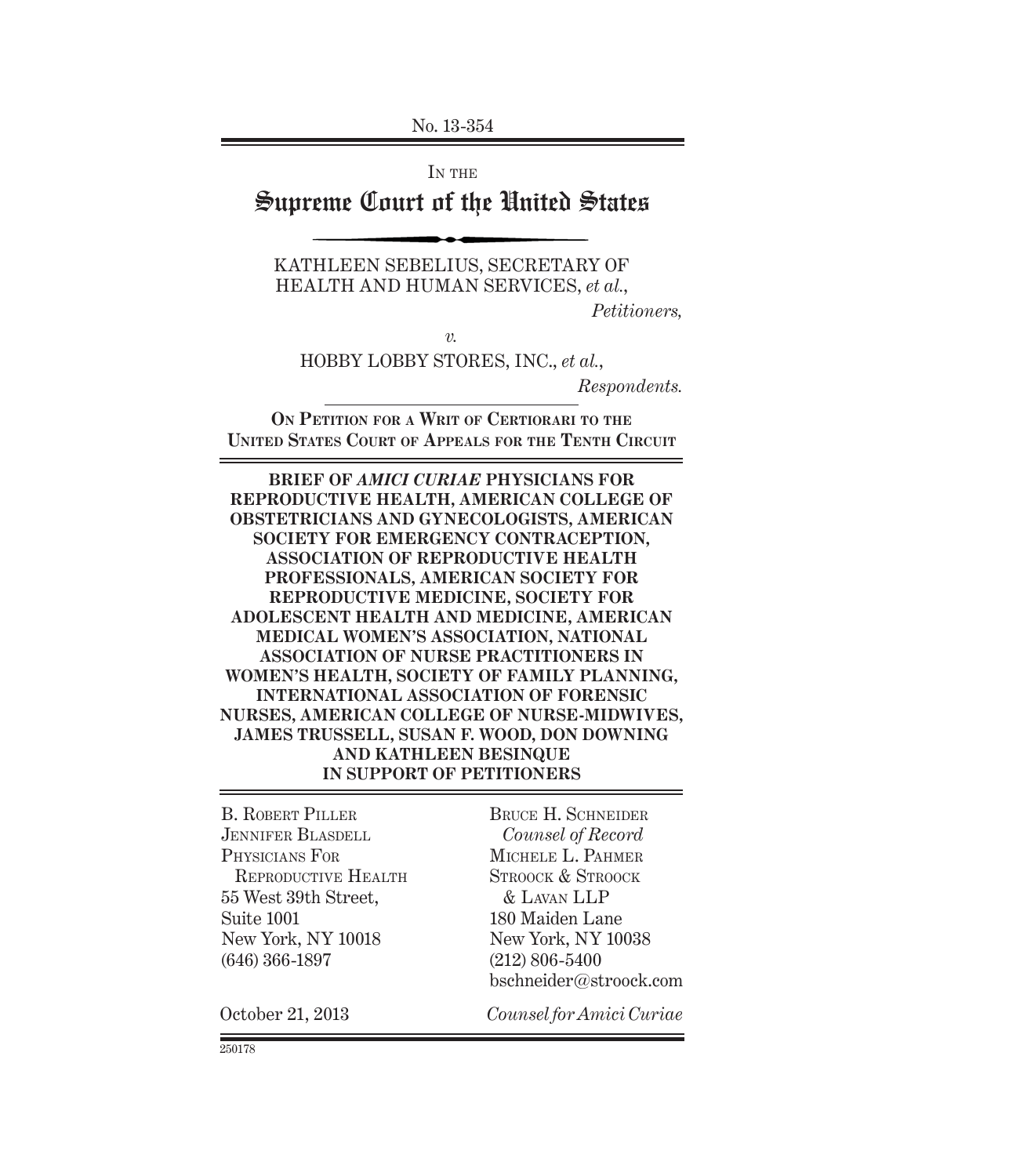## **TABLE OF CONTENTS**

| Page                                                                                                                      |
|---------------------------------------------------------------------------------------------------------------------------|
| TABLE OF CONTENTS                                                                                                         |
| TABLE OF CITED AUTHORITIES  ii                                                                                            |
| INTEREST OF AMICI CURIAE 1                                                                                                |
| SUMMARY OF ARGUMENT8                                                                                                      |
|                                                                                                                           |
| THE SCIENTIFIC EVIDENCE CONFIRMS<br>THAT THE FDA-APPROVED FORMS<br>OF EMERGENCY CONTRACEPTION<br>ARE NOT ABORTIFACIENTS11 |
| Contraceptives v. Abortifacients: the<br>А.<br>Difference Between Pregnancy Prevention<br>and Pregnancy Termination 12    |
| FDA-Approved Emergency Contraceptives<br>B.<br>are not Abortifacients14                                                   |
| $C_{\cdot}$<br>Reduced Efficacy of ECPs Upon Delayed<br>Use Demonstrates that ECPS are not<br>Abortifacients 20           |
|                                                                                                                           |

*i*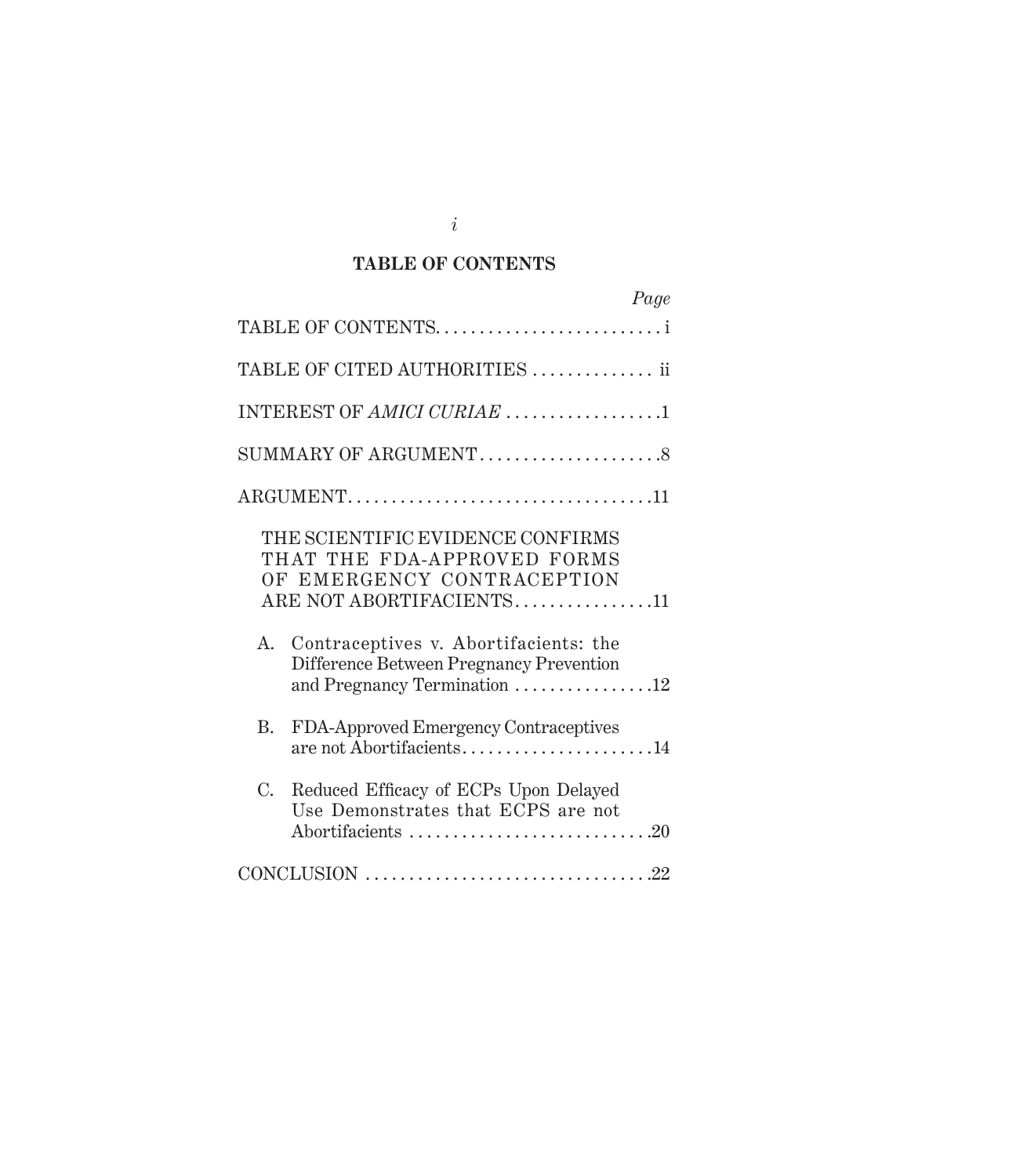## **TABLE OF CITED AUTHORITIES**

## *Page*

## **CASES**

| Conestoga Wood Specialties Corp. v. HHS,<br>$724 \text{ F.}3d 377 (3d \text{ Cir. } 2013) \dots \dots \dots \dots \dots \dots \dots 10$                                                  |
|------------------------------------------------------------------------------------------------------------------------------------------------------------------------------------------|
| Founding Church of Scientology v. United States,<br>409 F.2d 1146 (D.C. Cir. 1969), on remand<br>sub nom. United States v. Article or Device<br>"Hubbard Electrometer," 333 F. Supp. 357 |
| Korte v. Sebelius,<br>No. 12-3841, 2012 WL 6757353                                                                                                                                       |
| <b>STATUTES</b>                                                                                                                                                                          |
| Patient Protection and Affordable Care Act,                                                                                                                                              |
| Religious Freedom Restoration Act of 1993,                                                                                                                                               |
| <b>OTHER AUTHORITIES</b>                                                                                                                                                                 |
| $45 \text{ C.F.R }$ \$ $46.202 \ldots \ldots \ldots \ldots \ldots \ldots \ldots \ldots \ldots \ldots \ldots \ldots 13$                                                                   |

*Access to Emergency Contraception*, ACOG Comm. Op. 542, 120 OBSTET GYNECOL 1250 (2012). .18

*ii*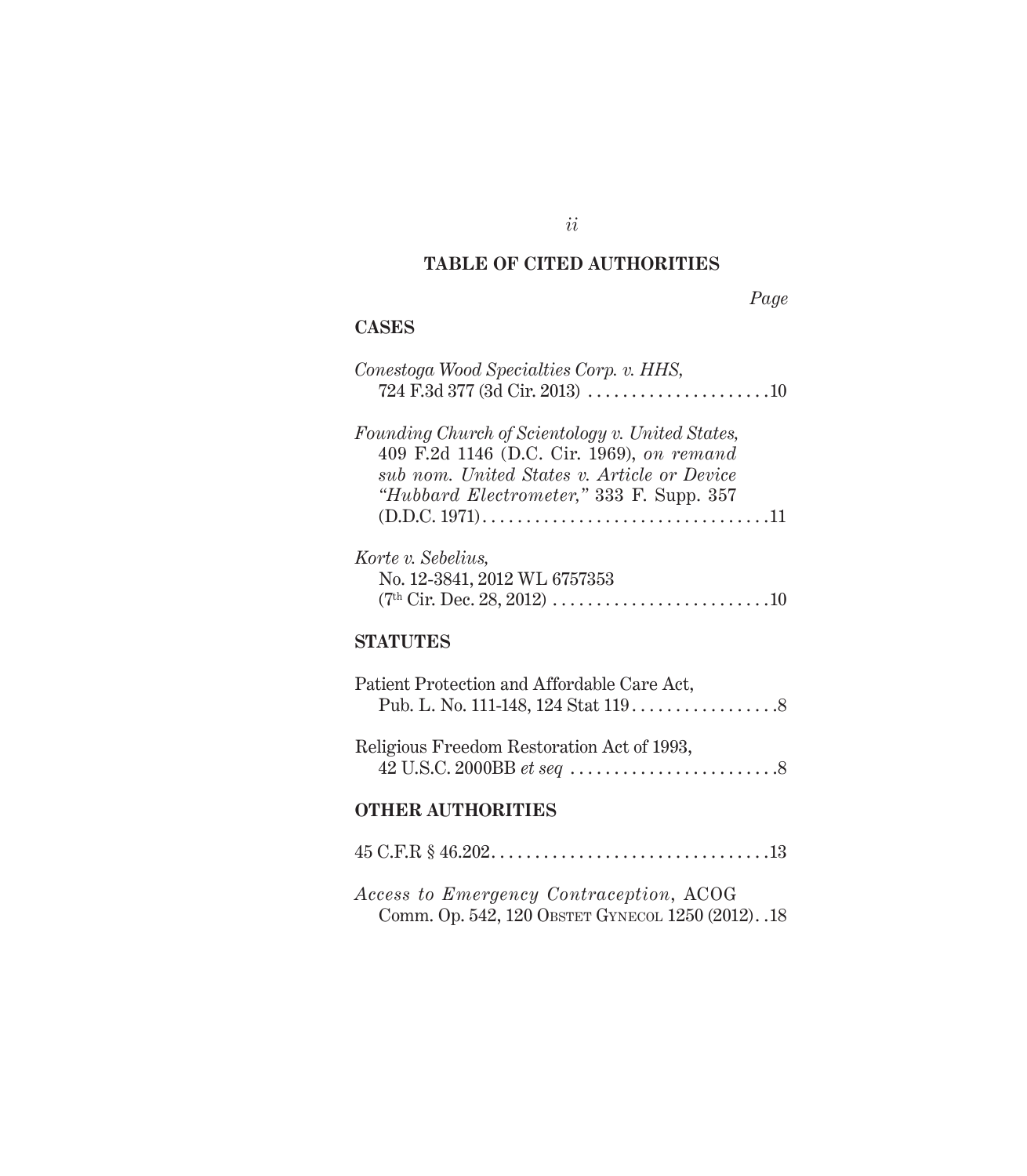|                                                                                                                                                                                    | Page |
|------------------------------------------------------------------------------------------------------------------------------------------------------------------------------------|------|
| I. Barbosa, et al., Ovarian function after<br>seven years' use of a levonorgestrel<br><i>IUD</i> , Adv Contracept. 1995;11:85. 18                                                  |      |
| V. Brache, et al., Immediate Pre-ovulatory<br>Administration of 30 mg Ulipristal Acetate<br>Significantly Delays Follicular Rupture,                                               |      |
| COCHRANE LIBRARY, http://www.thecochrane                                                                                                                                           |      |
| M.D. Creinin, et al., Medical Abortion in Early<br>Pregnancy, MANAGEMENT OF UNINTENDED AND<br>ABNORMAL PREGNANCY 111 (Maureen Paul                                                 |      |
| H.B. Croxatto, et al., Mechanism of Action<br>of Hormonal Preparations Used for<br><i>Emergency Contraception: A Review of the</i><br>Literature, 63 CONTRACEPTION 111 $(2001)$ 13 |      |
| K. Diedrich, et al., The role of the endometrium<br>and embryo in human implantation, 13<br>HUM. REPROD. UPDATE $365 (2007)$ 12                                                    |      |
| D.B. Dunson, et al., Day-Specific Probabilities<br>of Clinical Pregnancy Based on Two Studies<br>With Imperfect Measures of Ovulation,                                             |      |

*iii*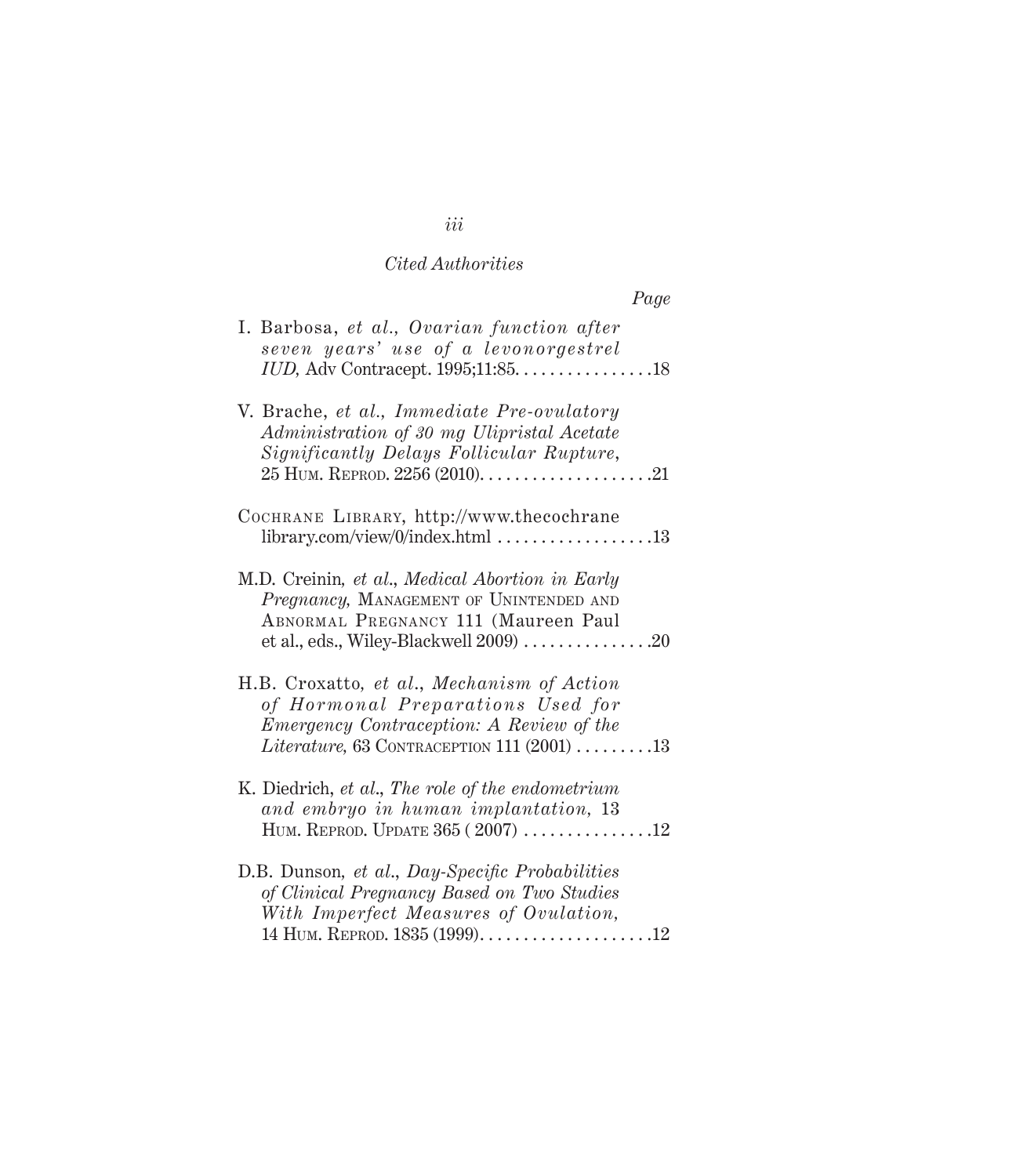| Page                                                                                                                                                                                           |
|------------------------------------------------------------------------------------------------------------------------------------------------------------------------------------------------|
| M. Durand, et al., On the Mechanisms of<br>Action of Short-Term Levonorgestrel<br>Administration in Emergency Contraception,<br>64 CONTRACEPTION $227(2001)$ 16                                |
| FDA, BIRTH CONTROL GUIDE, available at http://<br>www.fda.gov/downloads/ForConsumers/<br>ByAudience/ForWomen/FreePublications/                                                                 |
| FDA, LABELING FOR PLAN B ONE STEP,<br>available at http://www.accessdata.<br>fda.gov/drugsatfda_docs/label/2009/                                                                               |
| K. Gemzell-Danielsson, et al., Emergency<br>Contraception—Mechanisms of Action,<br>87 CONTRACEPTION 300 (2013) $\ldots \ldots \ldots \ldots$ passim                                            |
| A.L. Glasier, et al., Ulipristal Acetate Versus<br>Levonorgestrel for Emergency Contraception:<br>A Randomised Non-Inferiority Trial and<br>$Meta-Analysis. 375$ THE LANCET 555 (2010)21       |
| Radha A. Lewis, et al. Effects of the<br>Levonorogestrel-Releasing Intrauterine<br>System on Cervical Mucus Quality and Sperm<br><i>Penetrability, 82 CONTRACEPTION 491 (2010).</i> $\dots$ 18 |
| Medical Management of Abortion, ACOG<br>PRACTICE BULLETIN 67, 160 OBSTET GYNECOL 871<br>.20<br>$(2005)$                                                                                        |

*iv*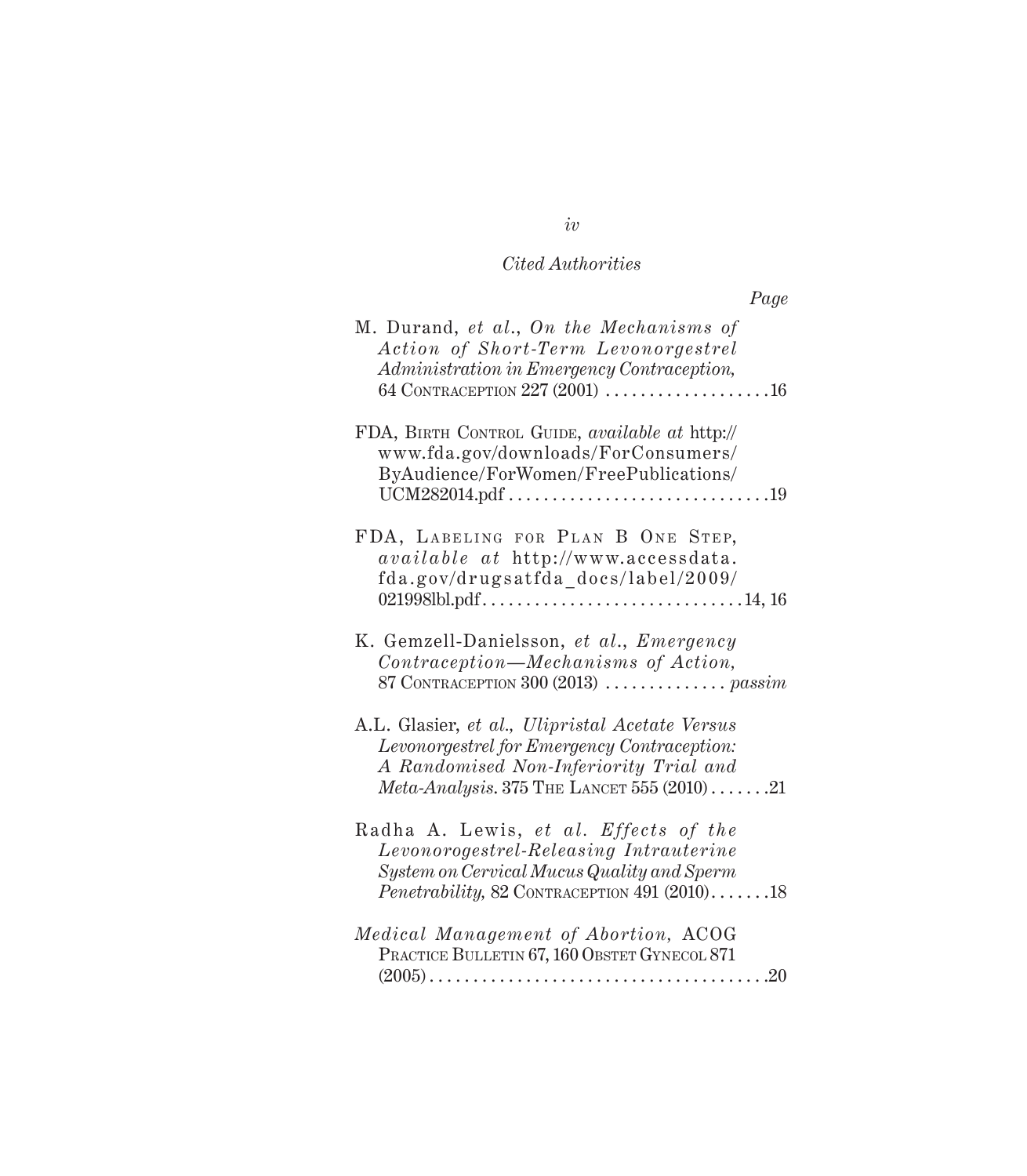| OBSTETRIC-GYNECOLOGIC TERMINOLOGY: WITH<br>SECTION ON NEONATOLOGY AND GLOSSARY<br>OF CONGENITAL ABNORMALITIES 299, 327                                                       |
|------------------------------------------------------------------------------------------------------------------------------------------------------------------------------|
| M.F. Natavio, et al., Temporal Changes in<br>Cervical Mucus After Insertion of the<br>Levonorgestrel-Releasing Intrauterine<br>System, 87 CONTRACEPTION $430-31$ $(2013)$ 18 |
| G. Noe, et al., Contraceptive Efficacy of<br><i>Emergency Contraception With Levonorgestrel</i><br>Given Before or After Ovulation,<br>84 CONTRACEPTION 486 (2011) 15, 21    |

*Page*

- N. Novikova, *et al., Ef fe c t iv e n e s s of Levonorgestrel Emergency Contraception Given Before or After Ovulation – A Pilot Study, 75* CONTRACEPTION 112 (2007) . . . . . . . . . . . . . 15
- M.E. Ortiz, *et al., Copper-T Intrauterine Device and Levonorgestrel Intrauterine system: Biological Bases of Their Mechanism of Action*, 75 CONTRACEPTION 528 (2007) . . . . . . . . . . . .19
- A.S. Penzias, *Luteal Phase Support*, 77 FERTILITY AND STERILITY  $318 (2002)$  .............15
- G. Piaggio*, et al*., *Timing of Emergency Contraception With Levonorgestrel or the Yuzpe Regimen, 353 THE LANCET 721 (1999)* . . . . . . 20

*v*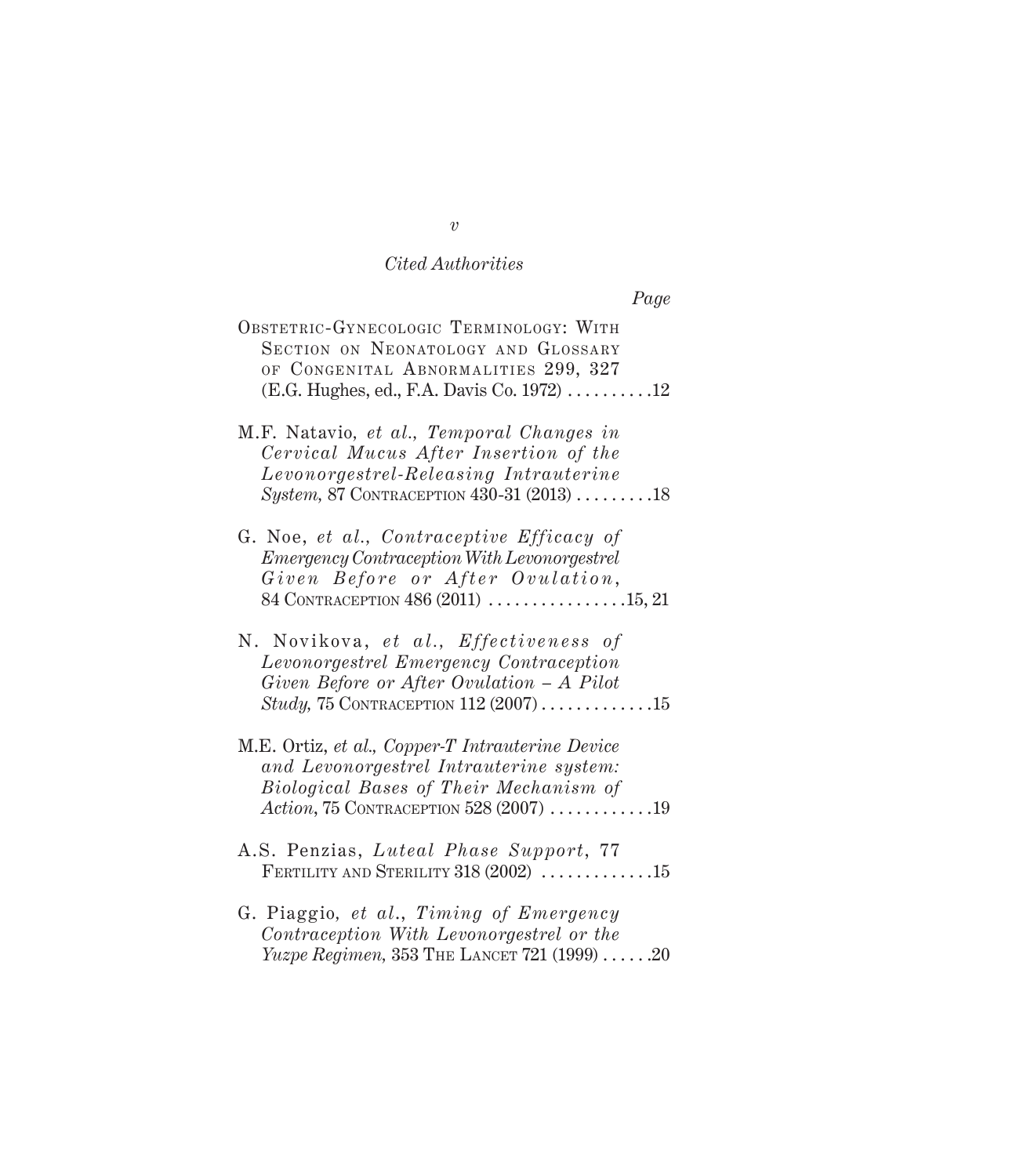|                                                                                                                                                                                                                              | Page |
|------------------------------------------------------------------------------------------------------------------------------------------------------------------------------------------------------------------------------|------|
| Statement on Contraceptive Methods (Am.<br>Coll. of Obstetricians & Gynecologists,                                                                                                                                           |      |
| P. Stratton, et al., A Single Mid-Follicular<br>Dose of CDB-2914, a New Antiprogestin,<br>Inhibits Folliculogenesis and Endometrial<br>Differentiation in Normally Cycling<br><i>Women</i> , 15 HUM. REPROD. $1092(2000)$ 17 |      |
| P. Stratton, et al., Endometrial Effects of a<br>Single Early Luteal Dose of the Selective<br>Progesterone Receptor Modulator CDB-2914,<br>93 FERTILITY STERILITY $2035(2010)$ 17                                            |      |
| J. Trussell & E. G. Raymond, A LAST CHANCE<br>TO PREVENT UNINTENDED PREGNANCY, at 7<br>$(2013)$ available at http://ec.princeton.edu/                                                                                        |      |
| U.S. Gov't Accountability Office, GAO-06-109,<br>Food and Drug Administration: Decision<br>Process to Deny Initial Application for Over-<br>the-Counter Marketing of the Emergency<br>Contraceptive Drug Plan B Was Unusual  |      |
| A. J. Wilcox, et al., Timing of Sexual Intercourse<br>in Relation to Ovulation. Effects on Probability<br>of Conception, 333 New Eng. J. MED. 1517                                                                           |      |

*vi*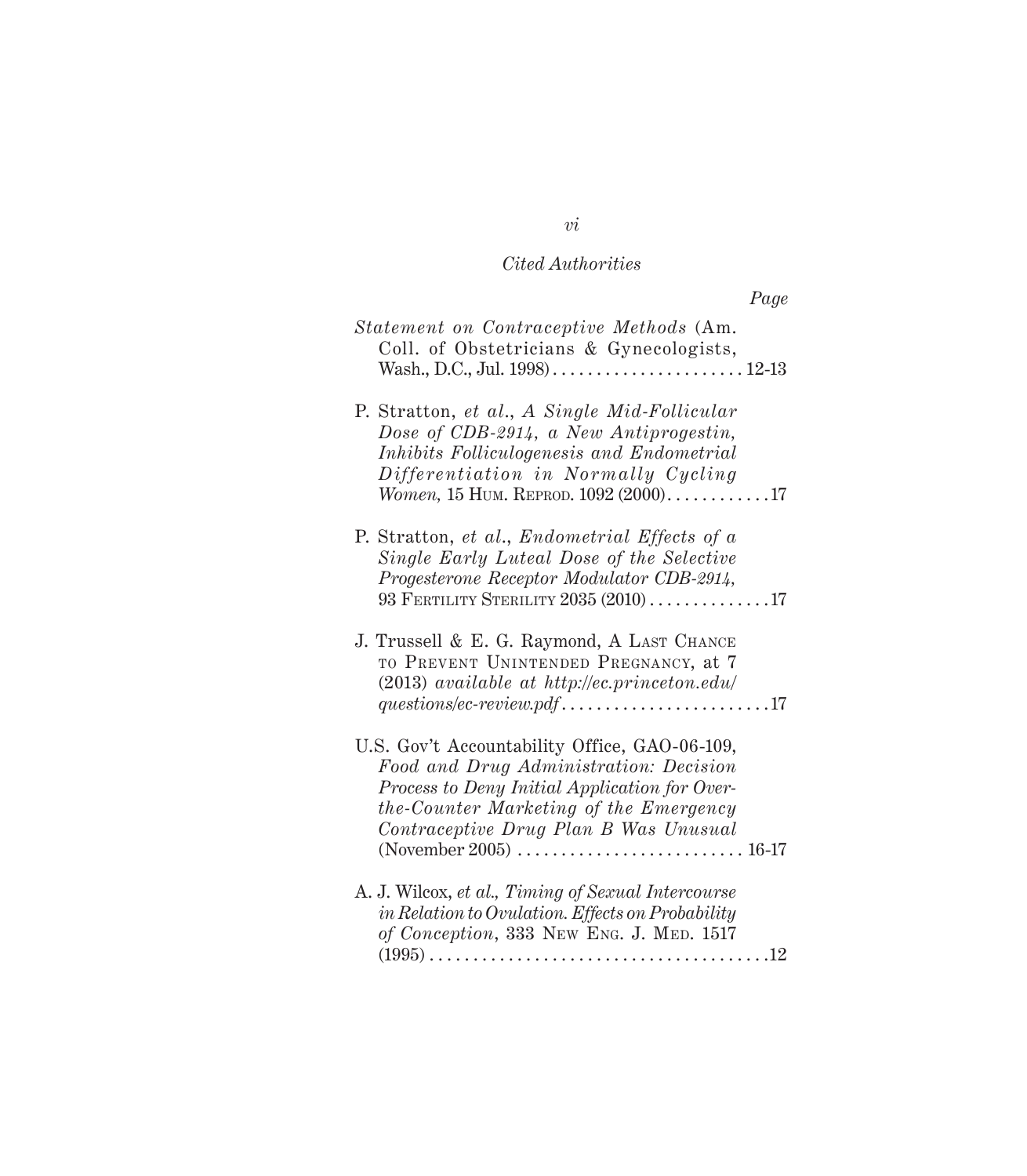### **INTEREST OF** *AMICI CURIAE*<sup>1</sup>

*Amici curiae* are physicians and other health care professionals with expertise in women's health, including reproductive health and contraception, with the common goals of disseminating current medical and scientific data concerning the method of action of various contraceptives that are frequently mischaracterized as abortificients and ensuring that the scientific distinction between contraceptives and abortifacients be recognized and preserved in judicial decisions on the issue.

*Amici* are cognizant that the public discourse on contraception generally, and emergency contraception in particular, is infused with misleading or charged rhetoric stemming from political or religious views. *Amici* seek to inform this Court of the objective scientific facts relevant to the method of action of the contraceptives at issue to aid this Court's determination as to whether to grant certiorari.

**Physicians for Reproductive Health ("PRH")** is a doctor-led national not-for-profit organization that relies upon evidence-based medicine to promote sound

<sup>1.</sup> Pursuant to Supreme Court Rule 37.6, *amici curiae* state that no counsel for a party authored this brief in whole or in part and no person other than *amici*, their members, or their counsel made a monetary contribution intended to fund the preparation or submission of this brief.

Pursuant to Supreme Court Rule 37.2(a), *amici* also state that all parties were provided with ten-day written notice of their intent to file this brief and all parties have consented in writing to its filing.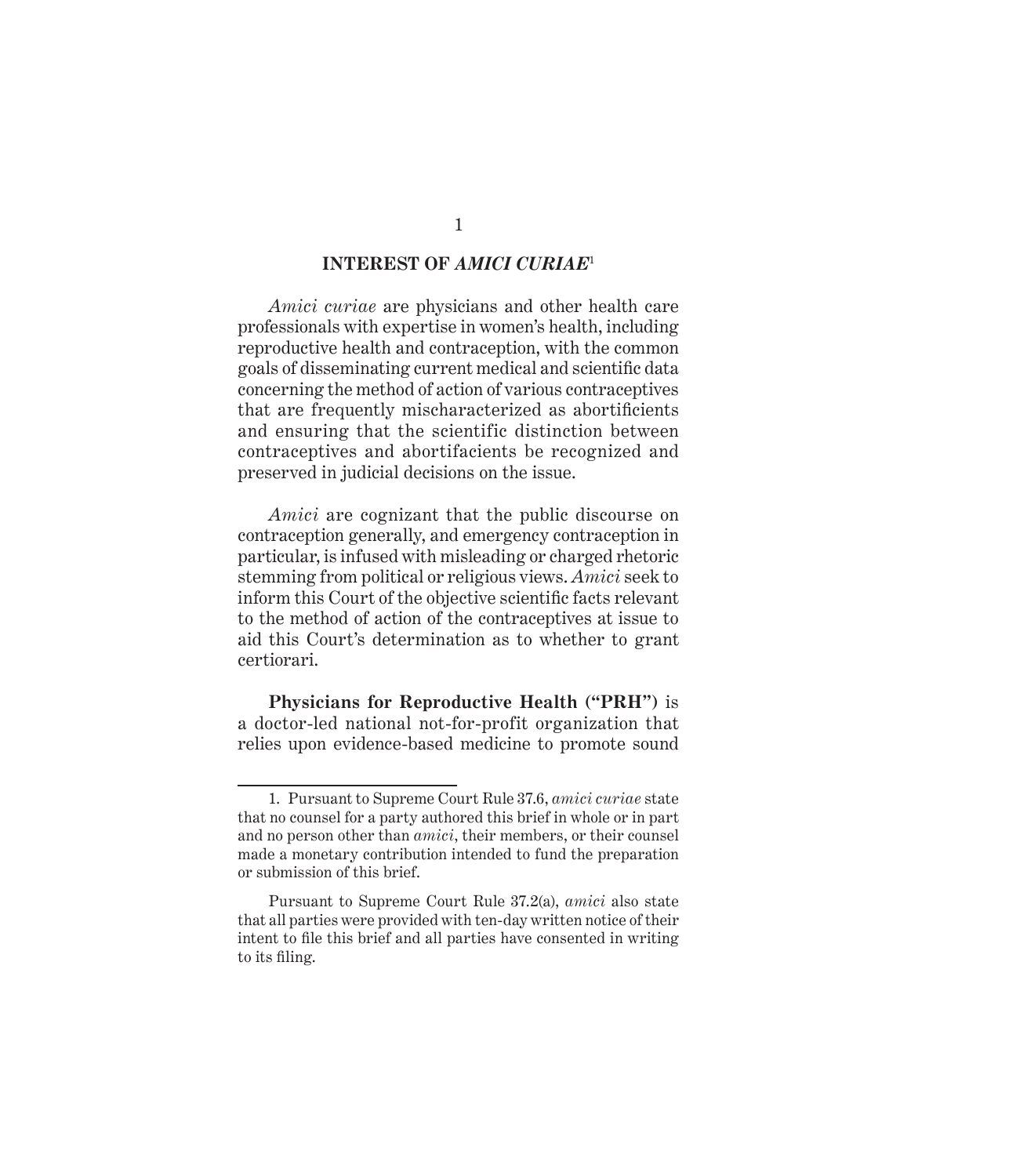reproductive health care policies. Comprised of physicians, PRH brings medical expertise to discussions of public policy on issues affecting reproductive health care and advocates for the provision of comprehensive reproductive health services as part of mainstream medical care. Ensuring the reasonable availability of contraceptives is one such aspect of comprehensive reproductive health care within PRH's objectives. As an organization of medical professionals, PRH is particularly sensitive to the need to ensure that public discourse concerning issues affecting reproductive health, as well as legislative and judicial decision-making, is based on medical and scientific facts and to prevent misinformation from forming the basis of reproductive health care policies. Based on its medical expertise, PRH seeks to highlight for the Court how certain FDA-approved contraceptives function and to dispel, based on scientific data, the notion that these contraceptives cause abortion and therefore are "abortifacients."

**The American College of Obstetricians and Gynecologists (ACOG)** is a non-profit educational and professional organization founded in 1951. With more than 57,000 members, ACOG is the leading professional association of physicians who specialize in the health care of women. ACOG's members represent approximately 90% of all board-certified obstetricians and gynecologists practicing in the United States. By virtue of the years of collective expertise of its physician members, ACOG recognizes that increased access to prescription contraceptives is an essential component of effective health care for women and their children.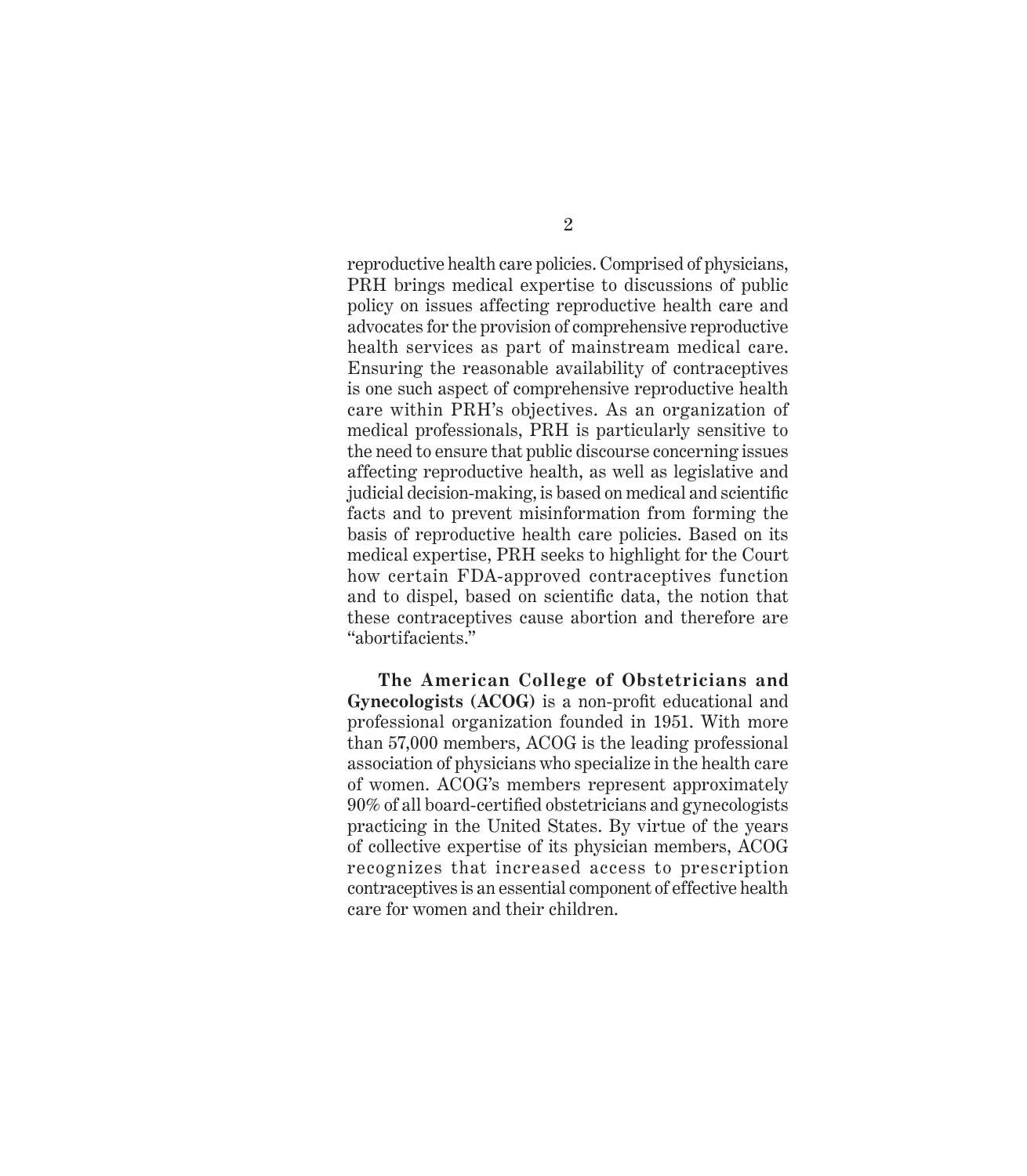**The American Society for Emergency Contraception (ASEC)** is a national organization which holds as its primary mission the promotion of access to and education about emergency contraception. ASEC supports collaboration among and represents a diverse group of stakeholders in the reproductive health community whose work includes a focus on emergency contraception. ASEC provides technical expertise to reproductive health organizations, including interpreting and explaining the scientific research about how emergency contraceptives work. ASEC's work is guided by a Steering Committee comprised of experts from leading reproductive health organizations.

**The Association of Reproductive Health Professionals (ARHP)** is a non-profit membership organization that was founded by Alan Guttmacher in 1963 as the education arm of Planned Parenthood. ARHP translates good science into practice by producing accredited, evidence-based programs for health care professionals across a broad range of sexual and reproductive health topics. ARHP is the only association offering continuing medical education designed for an inter-professional audience. ARHP is committed to increasing access to emergency contraception and comanages the Not-2-Late website and hotline with James Trussell and Princeton's Office of Population Research.

**The American Society for Reproductive Medicine (ASRM)** is a non-profit, multidisciplinary organization with members in all 50 states and more than 100 countries worldwide. Founded in 1944, ASRM is dedicated to the advancement of the art, science, and practice of reproductive medicine. ASRM pursues its mission by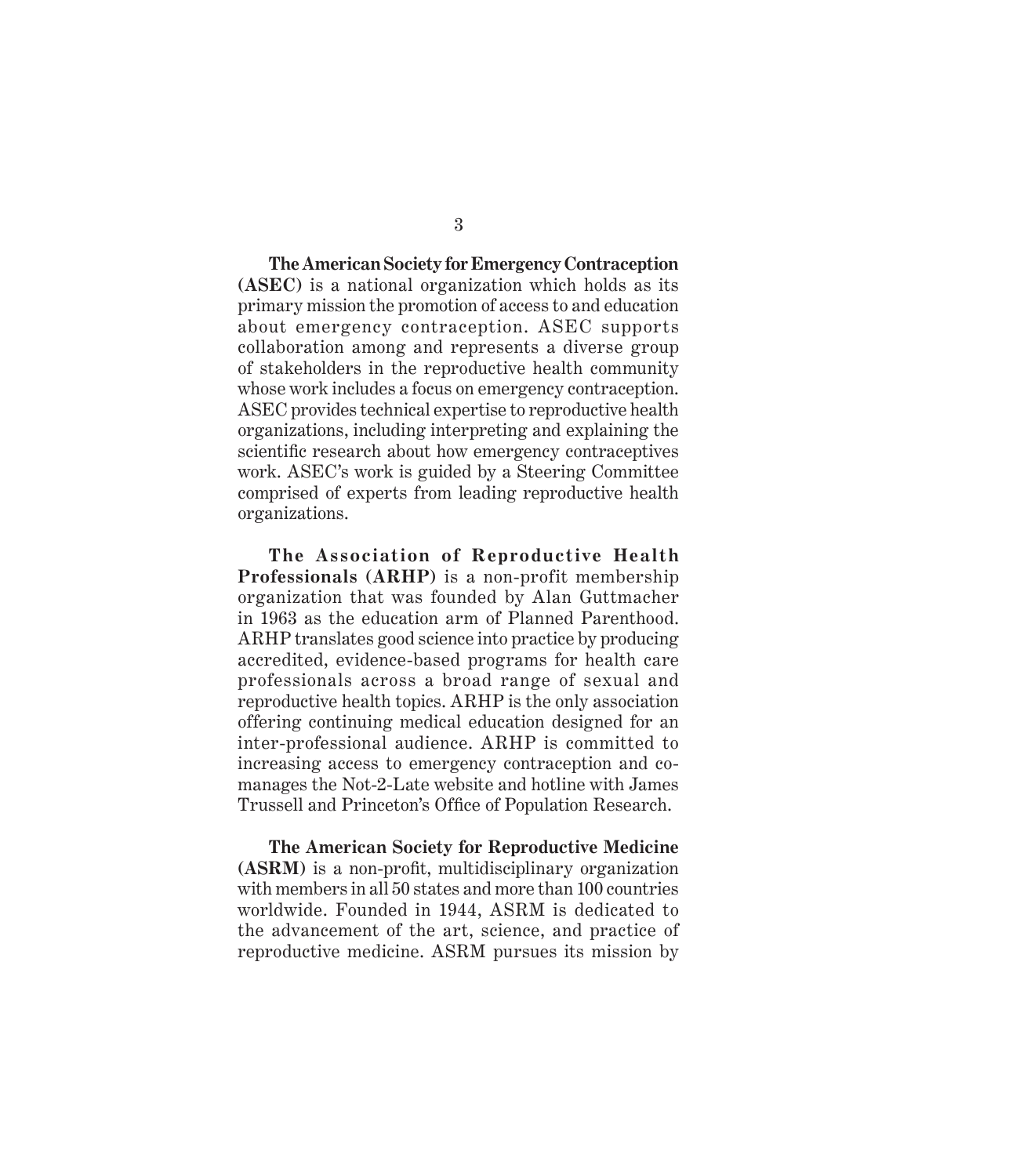supporting research, providing professional and patient education, developing practice and ethical standards in the field, and engaging in advocacy. As an organization of physicians, scientists, and other healthcare providers, ASRM seeks to clarify how certain contraceptive methods operate to ensure that patients are able to receive the most appropriate, individualized contraceptive care.

**The Society for Adolescent Health and Medicine (SAHM)** was founded in 1968 and is a multidisciplinary organization committed to improving the physical and psychosocial health and well-being of all adolescents through advocacy, clinical care, health promotion, health service delivery, professional development and research. In its pursuit of optimal adolescent health and developmentally-appropriate health care, SAHM believes that scientific research provides the evidence base for effective health promotion as well as prevention and treatment of illness and injury. SAHM believes prevention of unintended adolescent pregnancy requires a multifaceted approach that includes primary and secondary prevention methods. Because access to emergency contraceptive methods are essential components of secondary prevention efforts, SAHM seeks to ensure the accuracy of information regarding these safe and effective medications.

**The American Medical Women's Association (AMWA)** is a multispecialty organization comprised of physicians, residents, medical students, and health care professionals. AMWA functions at the local, national, and international level by providing and developing leadership, advocacy, education, expertise, mentoring, and strategic alliances to advance women in medicine and improve women's health.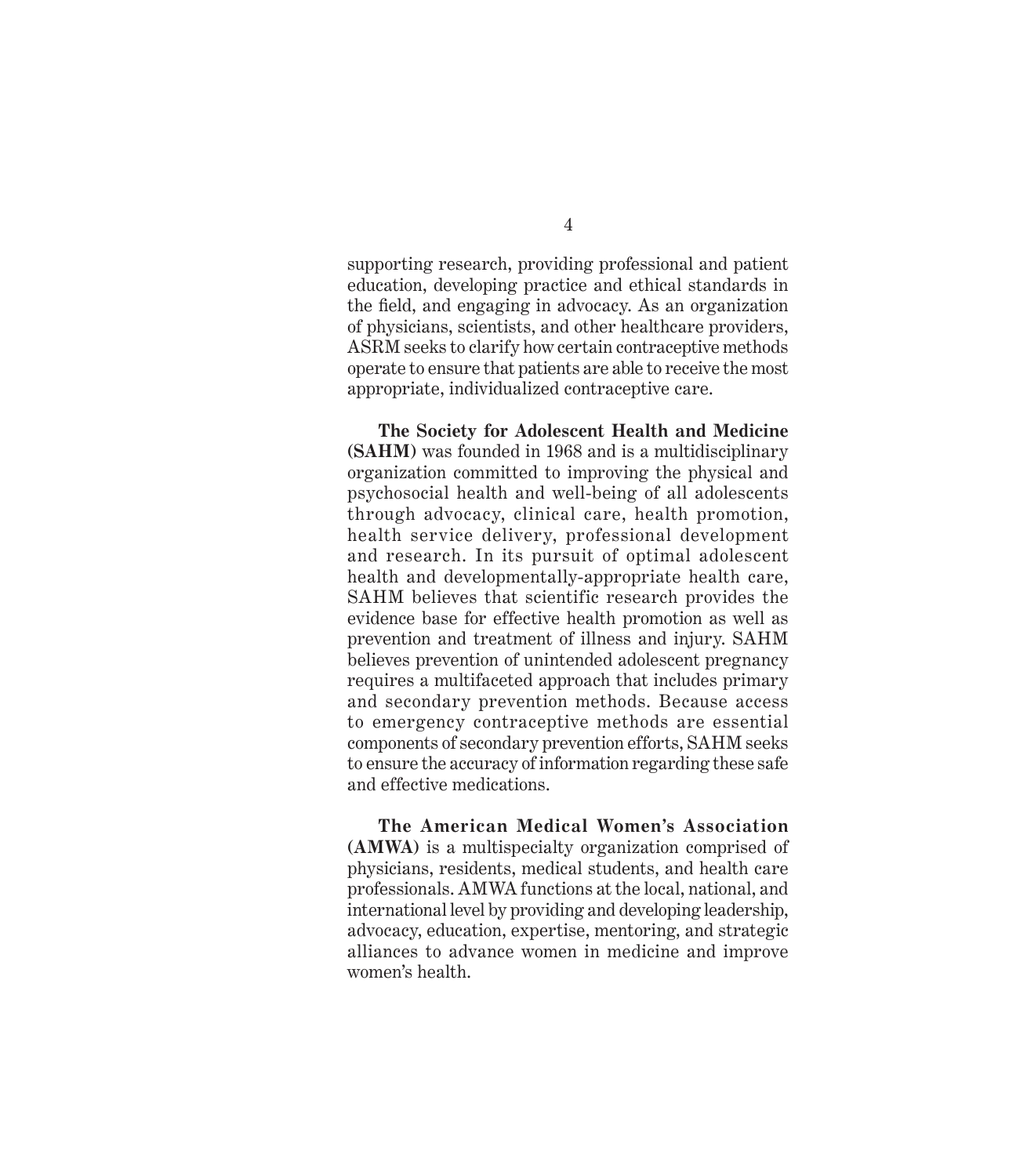**The National Association of Nurse Practitioners**  in Women's Health (NPWH) is a non-profit educational and professional organization that was established over 30 years ago and is the leading professional association of nurse practitioners who specialize in the health care of women. The mission of NPWH is to ensure the provision of quality health care to women of all ages by nurse practitioners and to protect and promote women's rights to make their own health care choices. NPWH continues to advocate for access to contraceptives and education about emergency contraception.

**The Society of Family Planning (SFP)** is an academic society of researchers, clinicians and educators dedicated to improving sexual and reproductive health. Among its other activities, SFP promotes scientifically sound research by funding studies on family planning and fosters the advancement of clinical care through the development of evidence-based clinical guidelines. SFP also advances the creation of family planning knowledge to inform public policy. SFP maintains that promoting the most current research findings and medically accurate information about contraception, including emergency contraception, is a critical part of improving sexual and reproductive health.

**The International Association of Forensic Nurses (IAFN)** is an international non-profit membership organization comprised of forensic nurses working around the world and other professionals who support and complement the work of forensic nursing. Forensic nursing is the practice of nursing at the intersection of the health and legal systems, including the care of victims of violence and sexual assault. IAFN is dedicated to the use of evidence-based forensic nursing practices and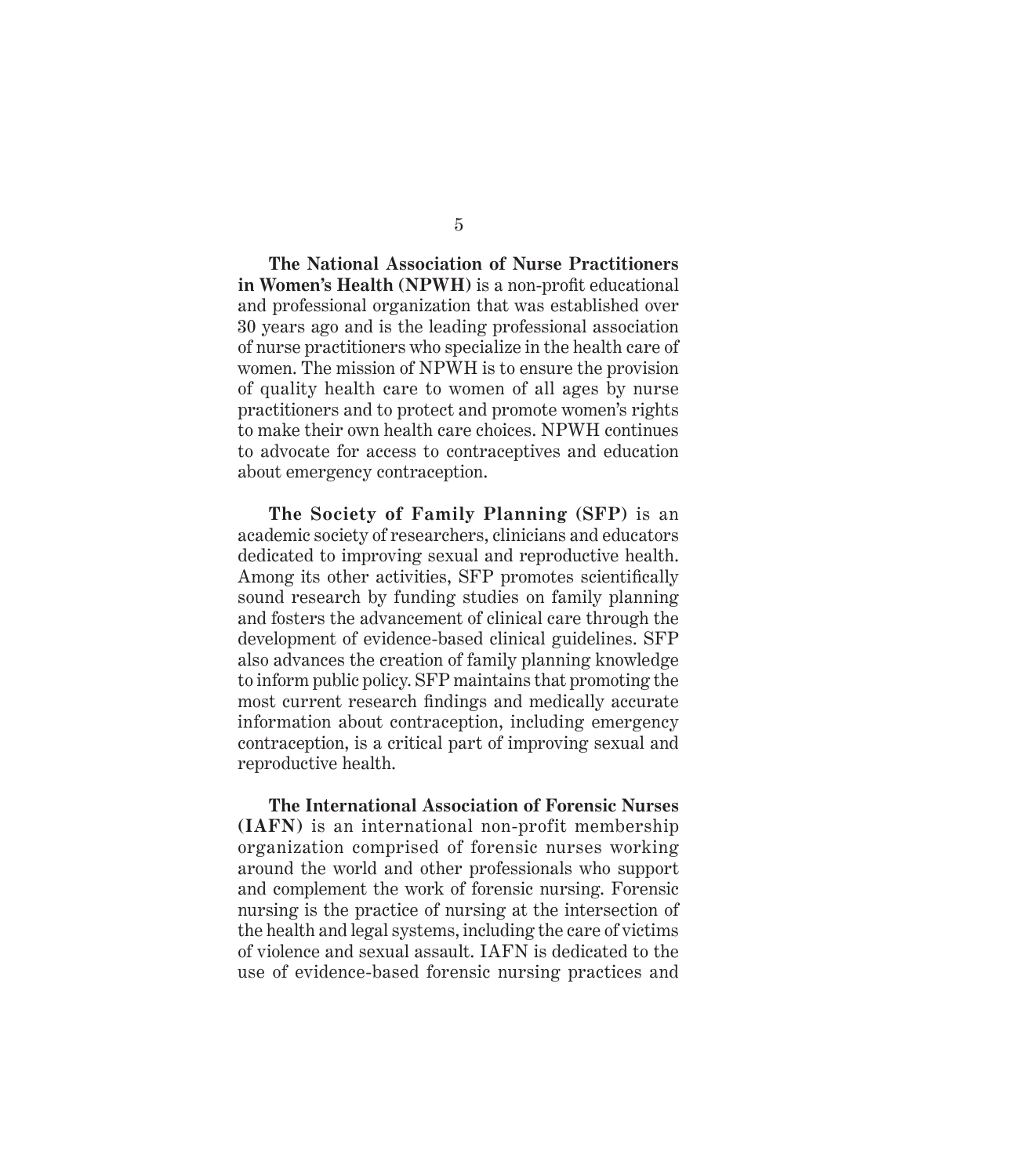advocates for the availability of emergency contraception to victims of sexual assault who choose to use it as a means of preventing pregnancy.

**The American College of Nurse-Midwives, (ACNM)** is the professional organization for certified nursemidwives and certified midwives. ACNM leads the profession through education, clinical practice, research and advocacy. ACNM advocates on behalf of women and families, its members, and the midwifery profession to eliminate health disparities and increase access to evidence-based, quality cares.

**James Trussell, Ph.D,** is Professor of Economics and Public Affairs and Faculty Associate of the Office of Population Research at Princeton University. He is the author or co-author of more than  $300$  scientific publications, primarily in the area of reproductive health. His recent research has been focused in four areas: emergency contraception, contraceptive failure, the safety of contraception and abortion, and the costeffectiveness of contraception. He has actively promoted making emergency contraception more widely available as an important step in helping women reduce their risk of unintended pregnancy; in addition to his research on this topic, he maintains an emergency contraception website ( http://not-2-late.com) and designed and launched a toll-free emergency contraception hotline (1-888-NOT-2-LATE). Dr. Trussell received his B.S. degree in mathematics from Davidson College in 1971, a B.Phil. in economics from Oxford University in 1973, and a Ph.D. in economics from Princeton University in 1975. He is a senior fellow at the Guttmacher Institute, a member of the National Medical Committee of Planned Parenthood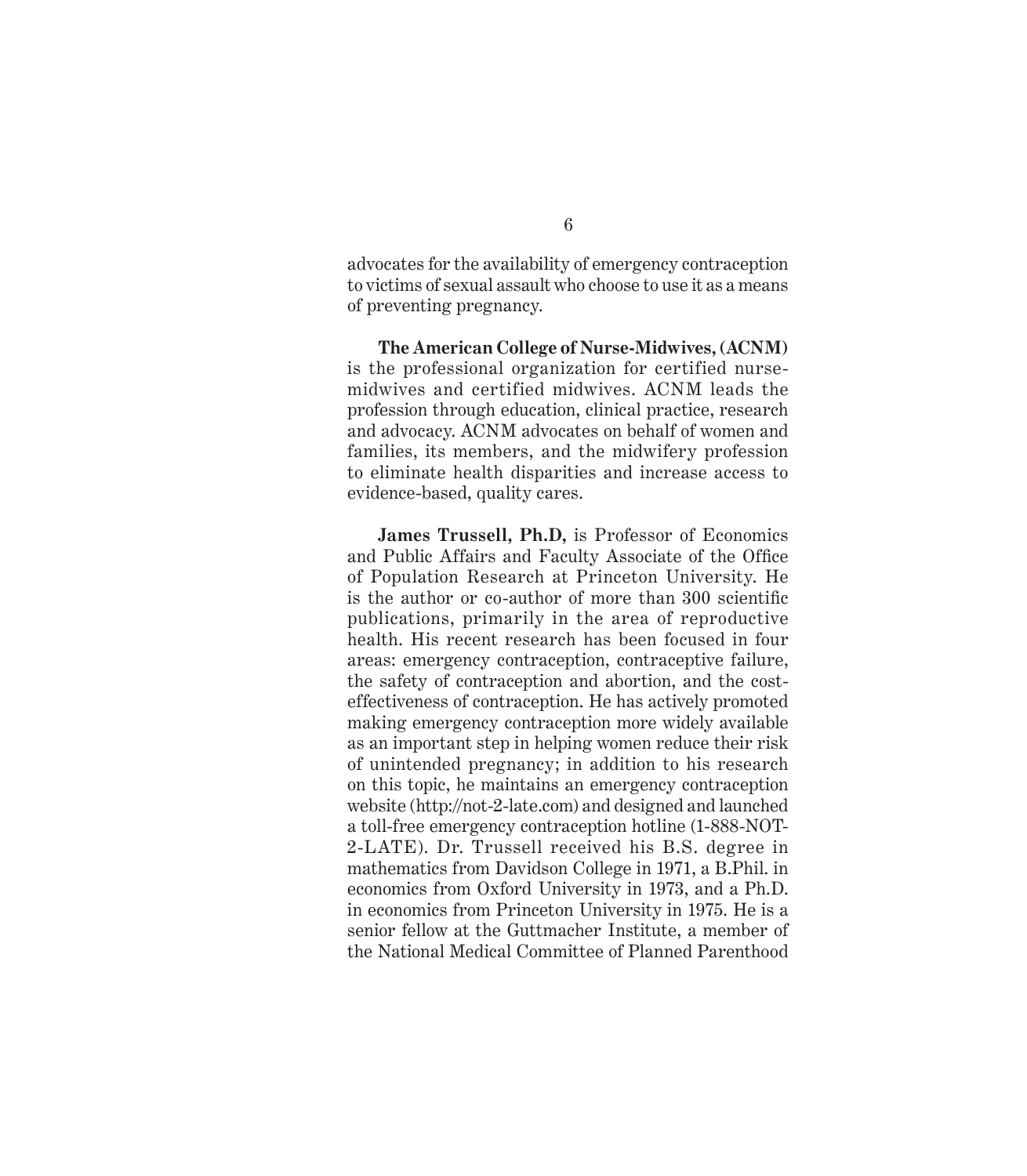Federation of America, and a member of the board of directors of the NARAL Pro-Choice America Foundation and the Society of Family Planning. He serves on the editorial advisory committees of Contraception and Contraceptive Technology Update.

**Susan F. Wood, Ph.D**., is associate professor of health policy at the George Washington University School of Public Health and Health Services where she directs the Jacobs Institute of Women's Health. Formerly, she was Assistant Commissioner of Women's Health at the FDA (2000-2005). She is both an expert in women's health, family planning and preventive services policy, and in FDA regulation. She has worked to support the scientific evidence and public health interest in women's health, family planning, and access to emergency contraception.

**Don Downing, RPh,** is a Clinical Professor at the University of Washington School of Pharmacy in Seattle. His major practice and training interests have included the development of the nation's first pharmacistprovided emergency contraception program and the first pharmacist-initiated on-going hormonal contraception services. In 2002 he was awarded the Washington State Pharmacists Association's Pharmacist of the Year Award and also the University of Washington School of Pharmacy's Alumni of the Year. In 2005 he was awarded the American Pharmacists Association's Academy of Pharmacy Practice and Management Distinguished Achievement Award for his efforts in contraception and other public health endeavors. In 2008 the Pharmacy Access Partnership named him Pharmacist Leader of the Year for his national work in improving contraceptive access.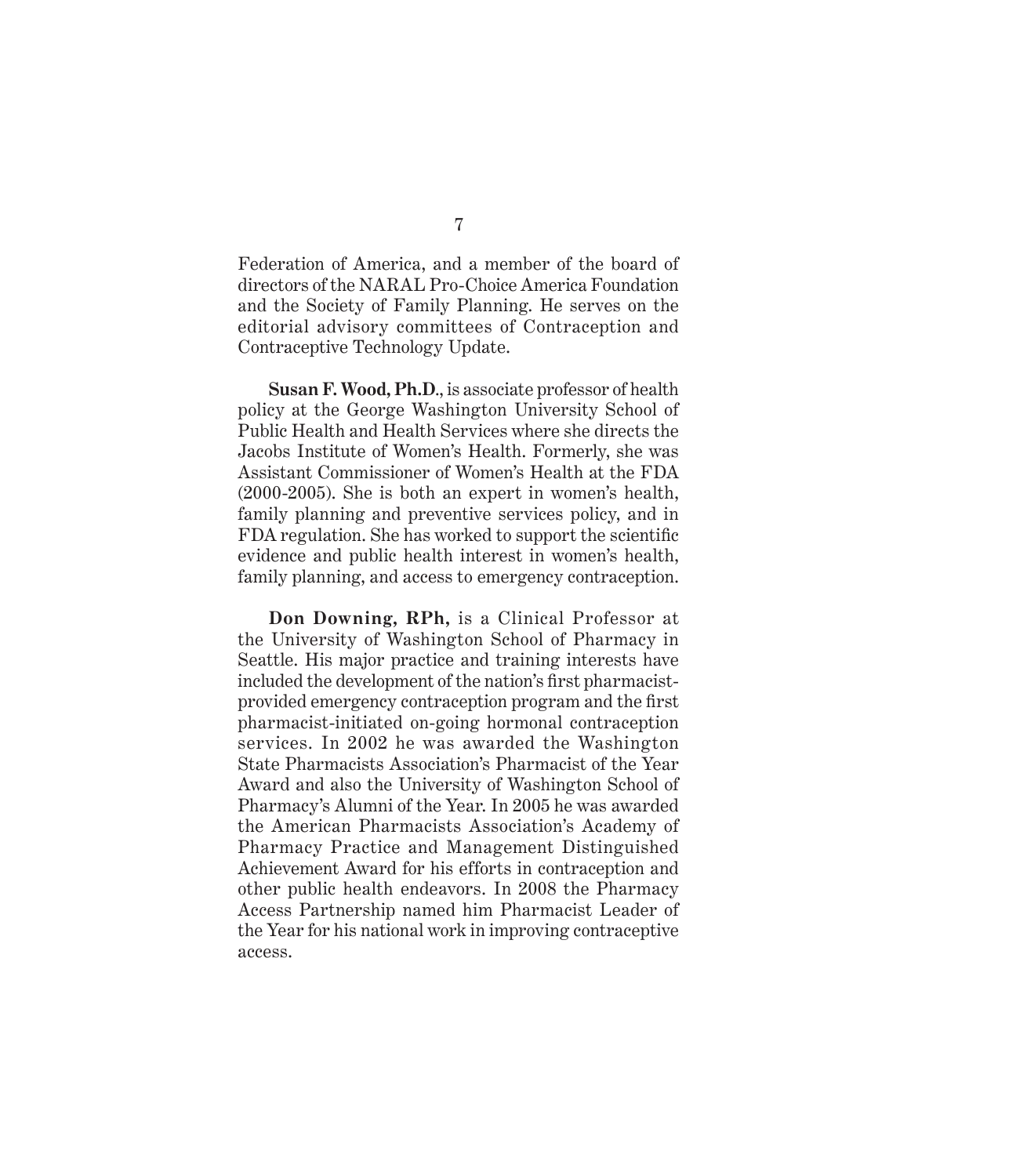**Kathleen Besinque, Pharm.D., M.S.Ed., FASHP, FCSHP** is an Associate Professor of Clinical Pharmacy and the Assistant Dean for Curriculum and Assessment at USC School of Pharmacy. She teaches in both the Doctor of Pharmacy program and the Academic Medicine program at USC. She received both a Doctor of Pharmacy degree and a Masters degree in Education from the University of Southern California and completed a residency in Ambulatory Care at the Veterans Affairs Outpatient Clinic in Los Angeles. Her clinical practice area is primary care women's health including emergency contraception and menopause therapies.

#### **SUMMARY OF ARGUMENT**

This Petition implicates several issues of national importance and the outcome of this case will affect countless Americans who obtain health insurance through their employers' group plan. This case arises at the intersection of several significant issues of widespread interest: health care, contraceptive coverage and the free exercise of religious belief. This case concerns the enforceability of an important provision of the Patient Protection and Affordable Care Act, Pub. L. No. 111-148, 124 Stat 119, which mandates that non-exempt employer group health plans provide preventive health services, including coverage of FDA-approved contraceptives (the "Mandate"). Respondents' challenge the Mandate and this Petition specifically addresses whether the Religious Freedom Restoration Act of 1993 (RFRA), 42 U.S.C. 2000BB *et seq.,* allows a for-profi t corporation to decline to provide its employees with the mandated contraceptive coverage based on the belief of the owner of the corporation that certain contraceptives prevent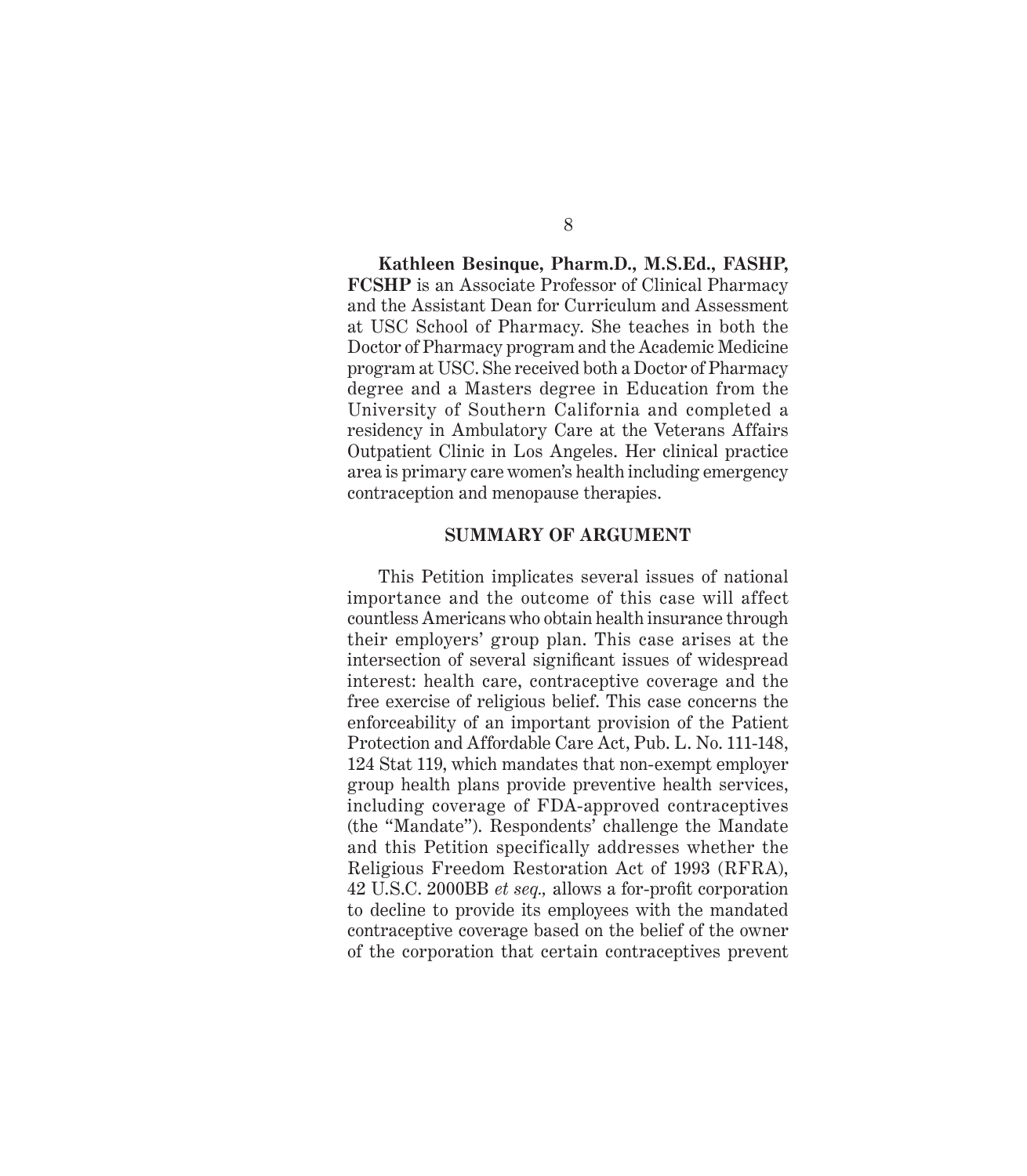implantation of a fertilized egg and that coverage of these contraceptives in the corporation's group health plan contravenes the owner's religious belief. The sincerity of the owner's belief that the use of such contraceptives would be wrong is not challenged.

However, as pointed out by the dissenting opinion of Chief Judge Briscoe, below, Respondents' *religious* objection to providing coverage for emergency contraceptives Plan B and ella, and for two intrauterine devices, ultimately is premised on Respondents' belief regarding a *scientific* matter; namely, their belief regarding how such contraceptives work. Petition App. at 131a-132a (noting that the connection between Respondents' religious beliefs and their objection to coverage of these contraceptives is "not one of religious belief, but rather of purported scientific fact, *i.e.*, how the challenged contraceptives operate to prevent pregnancy). Although Respondents' supposition as to the method of action of the challenged contraceptives form the basis of their challenge to the Mandate, the majority below declined to "wade into scientific waters here.]"

In fact, Respondents' claim that Plan B and ella prevent implantation is not supported by current scientific data or by evidence in the record below. To the contrary, scientific research shows that Plan B and ella both function by inhibiting or postponing ovulation; they do not prevent fertilization or implantation. *See, e.g.,* K. Gemzell-Danielsson, *et al., Emergency Contraception— Mechanisms of Action,* 87 CONTRACEPTION 300, 305 (2013) ("Gemzell-Danielsson").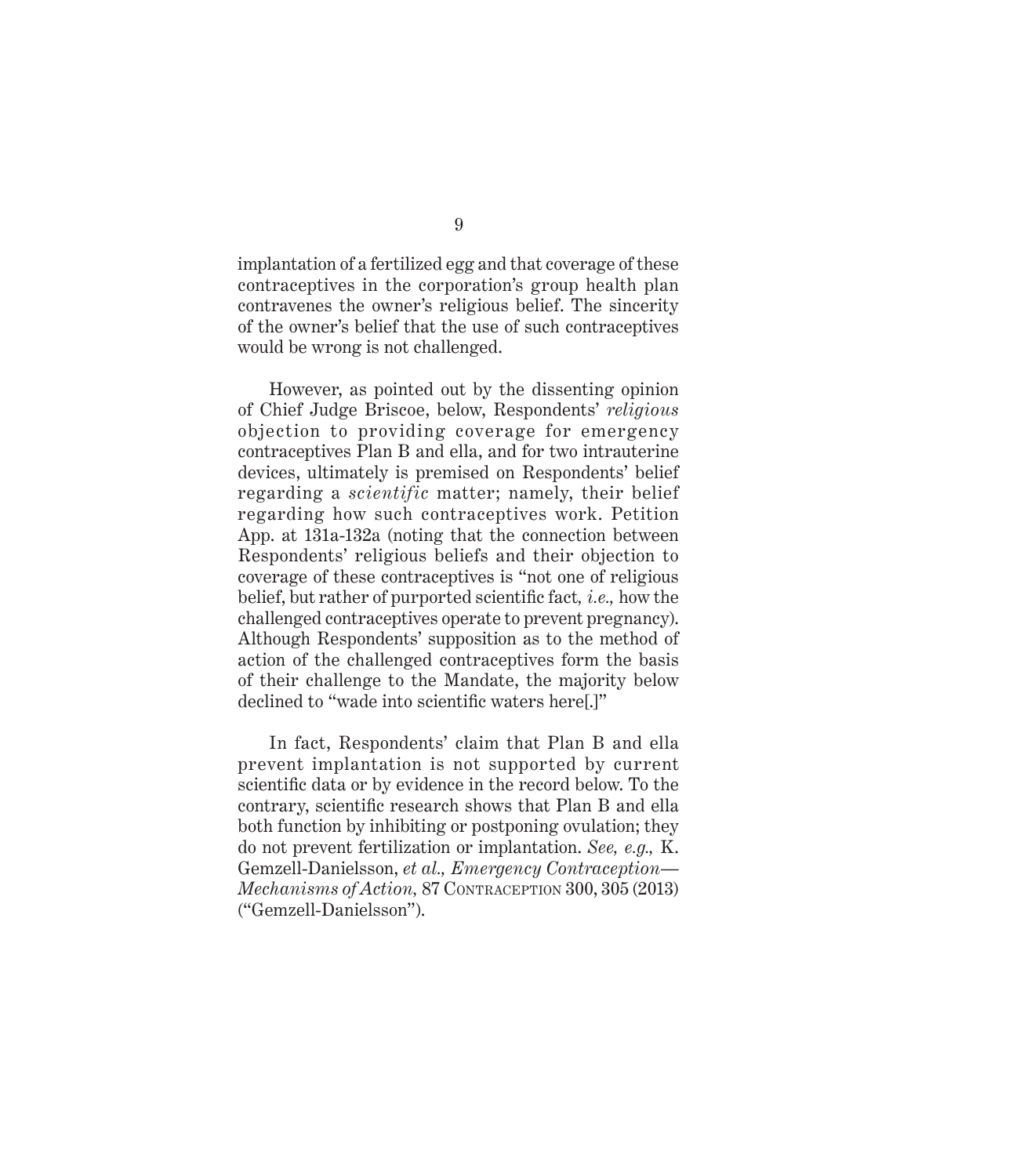Equally unsupported is Respondents' characterization of any of the FDA-approved contraceptives or emergency contraceptives as "abortifacients." Petition App. at 5a (summarizing Respondents' objection to providing coverage for certain contraceptive services, including "drugs and devices that the plaintiffs believe to be abortifacients . . ."). Similarly, decisions in other lower courts addressing this same issue have also failed to preserve the scientific distinction between a contraceptive and an abortifacient, and have erroneously suggested that certain of the FDA-approved contraceptives that are covered by the Mandate are abortifacients. *See, e.g.*, *Conestoga Wood Specialties Corp. v. HHS*, 724 F.3d 377, 416 (3d Cir. 2013) ("the Hahns and Conestoga are being forced to pay for the offending contraceptives, including abortifacients . . ."); *Korte v. Sebelius*, No. 12-3841, 2012 WL 6757353, at \*3 (7th Cir. Dec. 28, 2012) ("[t]he religious-liberty violation at issue here inheres in the coerced coverage of contraception, abortifacients, ..."). Abortificient has a precise meaning in the medical and scientific community and it refers to the termination of a pregnancy. Contraceptives that prevent fertilization from occurring, or even prevent implantation, are simply not abortifacients regardless of an individual's personal or religious beliefs or mores.

As demonstrated herein, the weight of the scientific evidence establishes that the FDA-approved contraceptives and emergency contraceptive are not abortifacients. It is respectfully urged that the Court grant a writ of certiorari in this significant case and that any formulation of the issues for review accurately reflect the scientific record and maintain the proper distinction between a contraceptive and an abortifacient.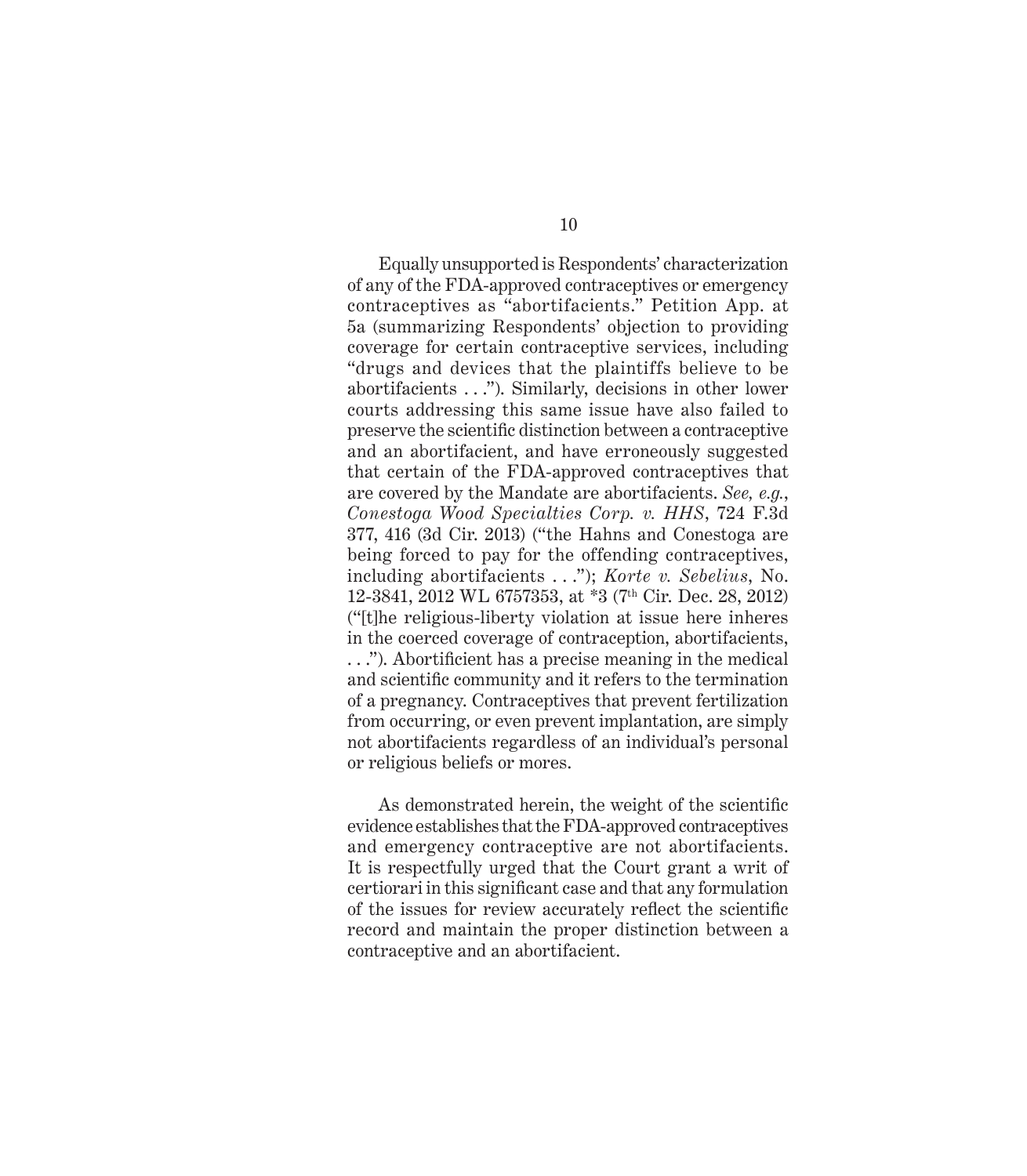#### **ARGUMENT**

### **THE SCIENTIFIC EVIDENCE CONFIRMS THAT THE FDA-APPROVED FORMS OF EMERGENCY CONTRACEPTION ARE NOT ABORTIFACIENTS**

As highlighted by Chief Judge Briscoe's opinion below, "there is no evidentiary support in the record for plaintiffs' allegations that the objected-to contraceptive drugs and devices actually have the potential to prevent implantation of fertilized eggs." Petition App. at 106a. And, as to this issue of science, not religious belief, "plaintiffs' allegations regarding the abortion-causing potential of the challenged drugs are subject not only to examination but evidentiary proof." *Id*. at 132a. First Amendment jurisprudence maintains a distinction between scientific facts which are verifiable, and matters of protected religious belief which are more personal. *See Founding Church of Scientology v. United States,* 409 F.2d 1146, 1164 (D.C. Cir. 1969) ("… in order to raise a religious defense to a charge of false statement …, the person charged with the alleged misrepresentation must have explicitly held himself out as making religious, as opposed to medical, scientific or otherwise secular, claims"), *on remand sub nom. United States v. Article or Device "Hubbard Electrometer,"* 333 F. Supp. 357, 362 (D.D.C. 1971) ("… the proof showed that many scientific claims permeate the writings and that these are not even inferentially held out as religious, either in their sponsorship or context."). As demonstrated below, there is a scientific distinction between a contraceptive and an abortifacient and the scientific record demonstrates that none of the FDA-approved contraceptives covered by the Mandate are abortifacients.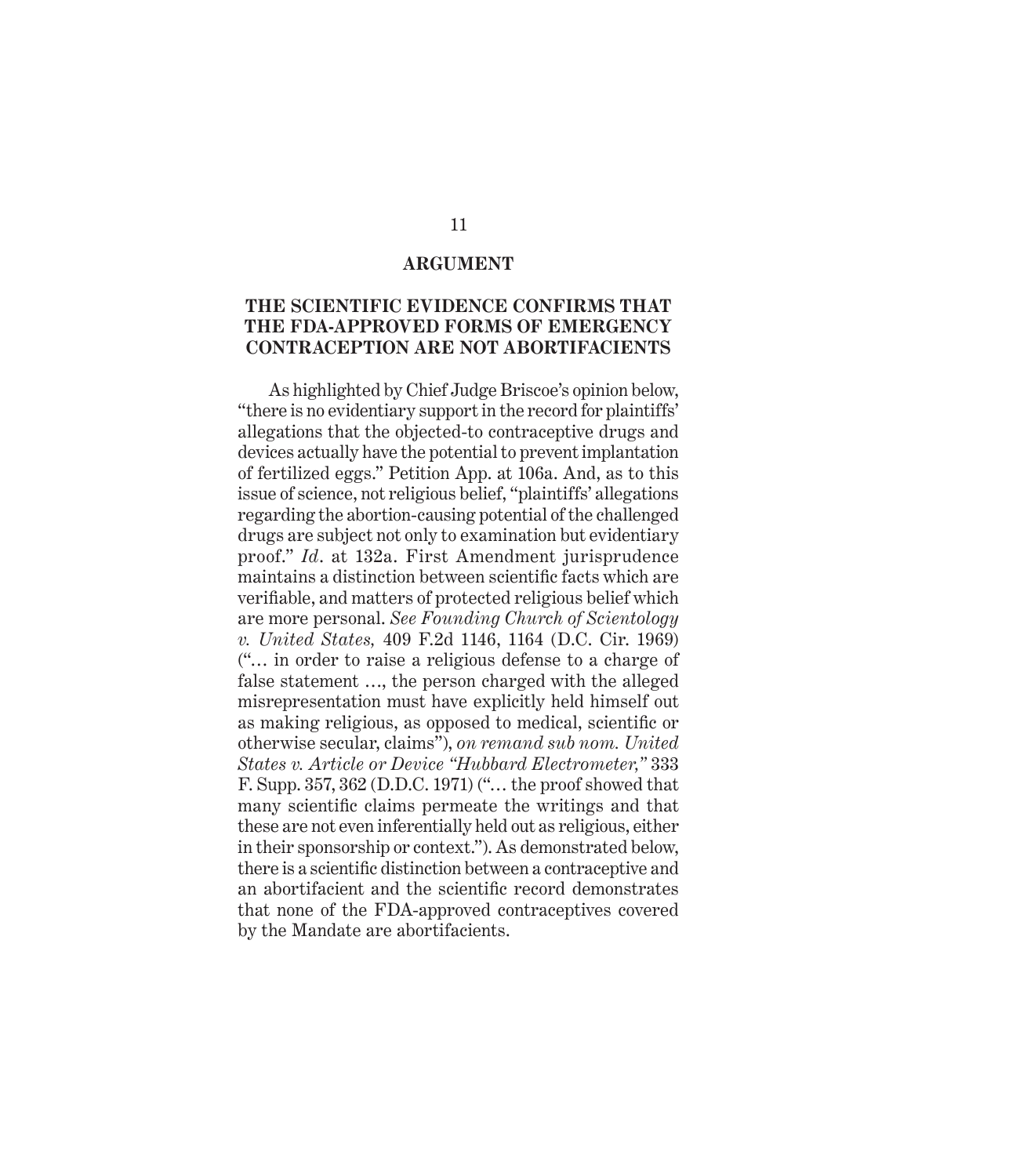### **A. Contraceptives v. Abortifacients: the Difference Between Pregnancy Prevention and Pregnancy Termination**

Understanding the difference between a contraceptive and abortifacient requires some familiarity with how various forms of contraception work to prevent pregnancy, which, in turn, requires a general understanding of certain biological processes leading to pregnancy. Fertilization occurs upon the fusion of a viable egg with viable sperm. Because sperm can remain viable in the female reproductive tract for approximately five days and an egg for up to one day, sexual intercourse can result in fertilization from five days before ovulation up to one day after. Following fertilization, the blastocyst (the fertilized egg) may implant into the lining of the uterus (the endometrium), which typically occurs, if at all, over the course of several days between 5-9 days following fertilization. A.J. Wilcox, *et al., Timing of Sexual Intercourse in Relation to Ovulation. Effects on Probability of Conception*, 333 NEW ENG. J. MED. 1517 (1995); D.B. Dunson, *et al* , *Day-Specifi c Probabilities of Clinical Pregnancy Based on Two Studies With Imperfect Measures of Ovulation*, 14 HUM. REPROD. 1835 (1999).<sup>2</sup> Pregnancy is established only upon the conclusion of such implantation. OBSTETRIC-GYNECOLOGIC TERMINOLOGY: WITH SECTION ON NEONATOLOGY AND GLOSSARY OF CONGENITAL ABNORMALITIES 299, 327 (E.G. Hughes, ed., F.A. Davis Co. 1972); *Statement on Contraceptive Methods* (Am. Coll. of

<sup>2.</sup> Not all blastocysts implant. The limited data available suggests that even under optimal conditions and timing, no more than 40% of blastocysts eventually implant in the endometrium. See K. Diedrich*,et al*., *The Role of the Endometrium and Embryo in Human Implantation*, 13 Hum. REPROD. UPDATE 365 ( 2007).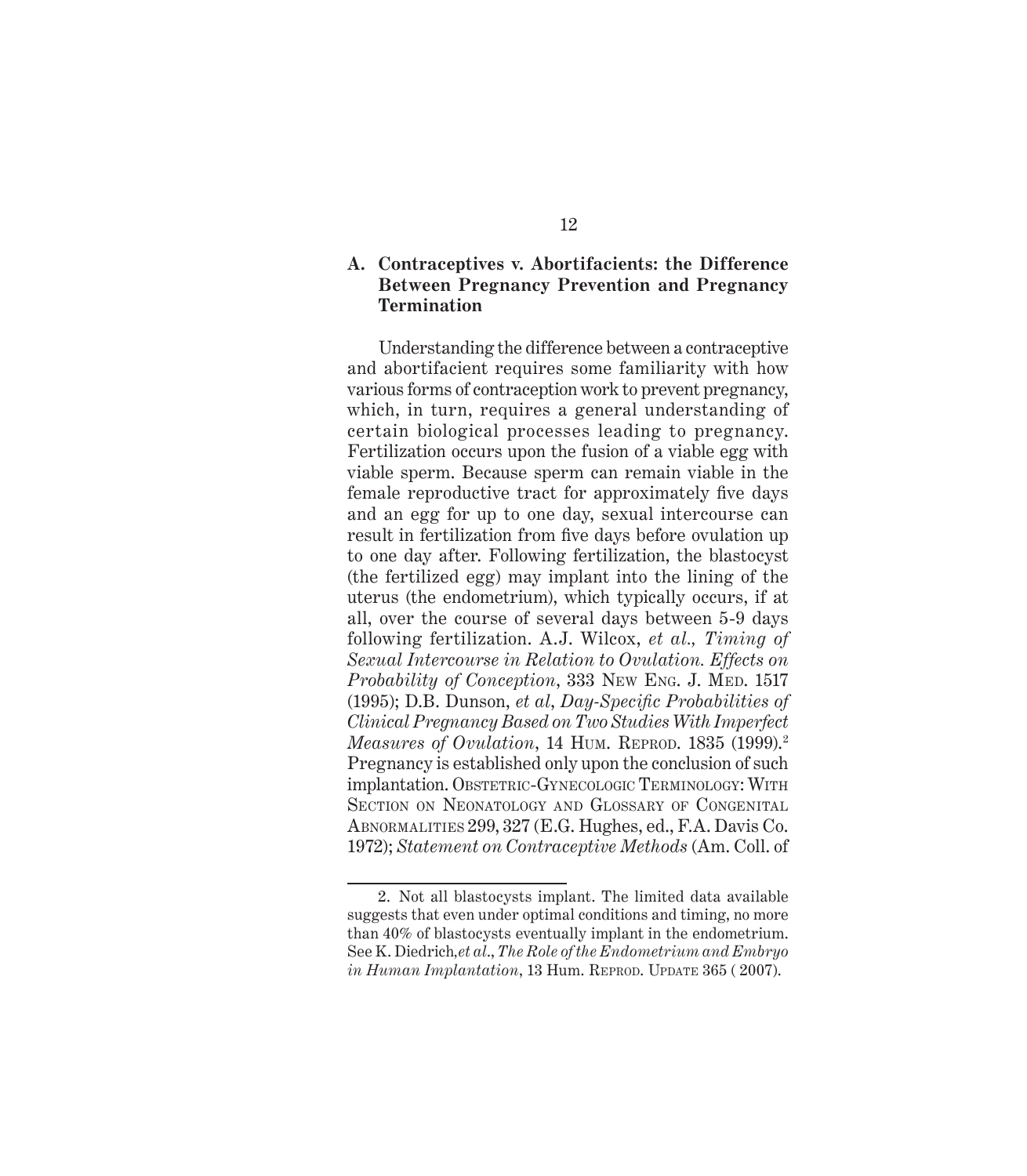Obstetricians & Gynecologists, Wash., D.C., Jul. 1998). The scientific definition of pregnancy is also the legal definition of pregnancy, accepted by governmental agencies and all major U.S. medical organizations. *See, e.g.,* 45 C.F.R § 46.202 (recognizing pregnancy as "the period of time from implantation to delivery").

In the medical literature, a "contraceptive" refers to that which prevents fertilization of an egg or prevents implantation of a fertilized egg – in other words, it prevents a pregnancy from taking place. "Emergency contraception" (EC) refers to a drug or device that is used after intercourse, but before pregnancy, to prevent pregnancy from occurring. *See generally* Gemzell-Danielsson at 300 ("emergency contraception  $(EC)$  is defined as the use of any drug or device after an unprotected intercourse to prevent an unintended pregnancy"); *see also* H.B. Croxatto *et al., Mechanism of Action of Hormonal Preparations Used for Emergency Contraception: A Review of the Literature,* 63 CONTRACEPTION 111, 112 (2001) ("emergency contraception is used after coitus but before pregnancy has become established."). An "abortifacient," by contrast, works to terminate a pregnancy, which necessarily occurs after an embryo has implanted in the uterine lining. *See* COCHRANE LIBRARY, http://onlinelibrary.wiley.com/cochranelibrary/ search/mesh/quick (search "Abortifacient Agents").<sup>3</sup>

<sup>3.</sup> Although Respondents and others may have differing personal views as to when life begins, the medical and scientific communities define pregnancy as beginning upon implantation. While personal beliefs may dictate individual choices and values, they cannot alter established scientific standards and terminology: abortion refers to the termination of a pregnancy. Thus, the term "abortifacient" refers to – and should only be used in connection with – drugs or devices that end a pregnancy, not those that prevent it.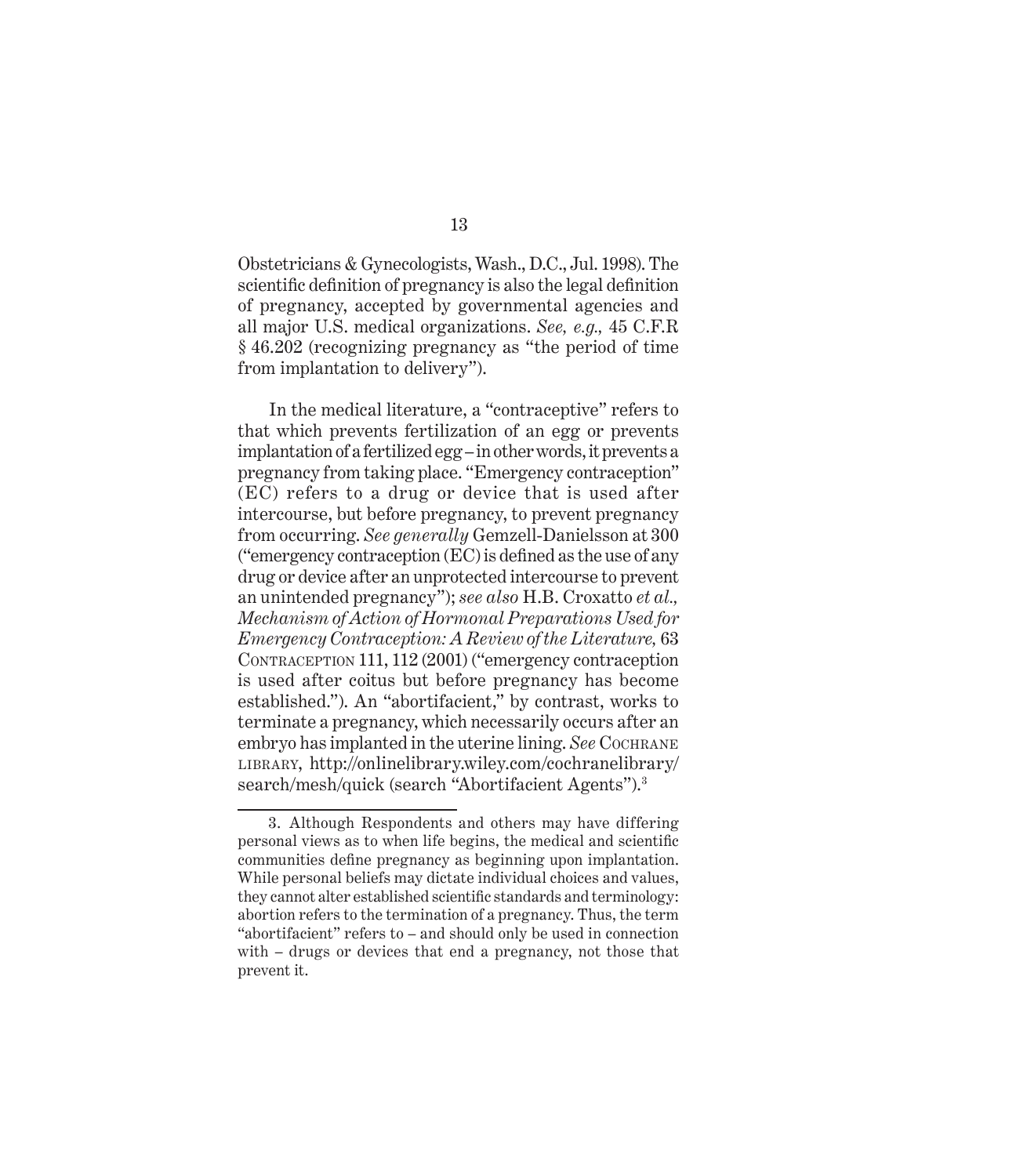EC is contraception that is effective within a specified window *after* intercourse to prevent pregnancy. EC works much the same way as traditional contraceptives, but provides protection after-the-fact in the event of contraception failure (such as a broken condom) or unprotected sex, including in the case of sexual assault. Plan B and ella are among the emergency contraceptives approved by the FDA.

### **B. FDA-Approved Emergency Contraceptives are not Abortifacients**

Given the established scientific demarcation between contraceptives and abortifacients at the point of pregnancy – with contraceptives preventing pregnancy and abortifacients ending a pregnancy that has occurred - we turn to the specific mechanism of action of each of the approved emergency contraceptives as established by the medical and scientific literature. At the outset, we note that, as discussed below, there is no scientific evidence that emergency contraceptives available in the United States and approved by the FDA affect an existing pregnancy. Gemzell-Danielsson at 305. None, therefore, is properly classified as an abortifacient.

By way of explanation, there are two types of emergency contraceptive pills (ECPs) available in the United States: those containing levonorgestrel (LNG) and those containing ulipristal acetate (UPA). Plan B, Plan B One-Step, Next Choice One Dose and others are hormonal pills containing 1.5 mg LNG, a synthetic version of the naturally-occurring hormone progesterone. FDA, LABELING FOR PLAN B ONE STEP, *available at* http://www. accessdata.fda.gov/drugsatfda\_docs/label/2009/021998lbl. pdf ("PLAN B LABEL"). LNG, which has long been approved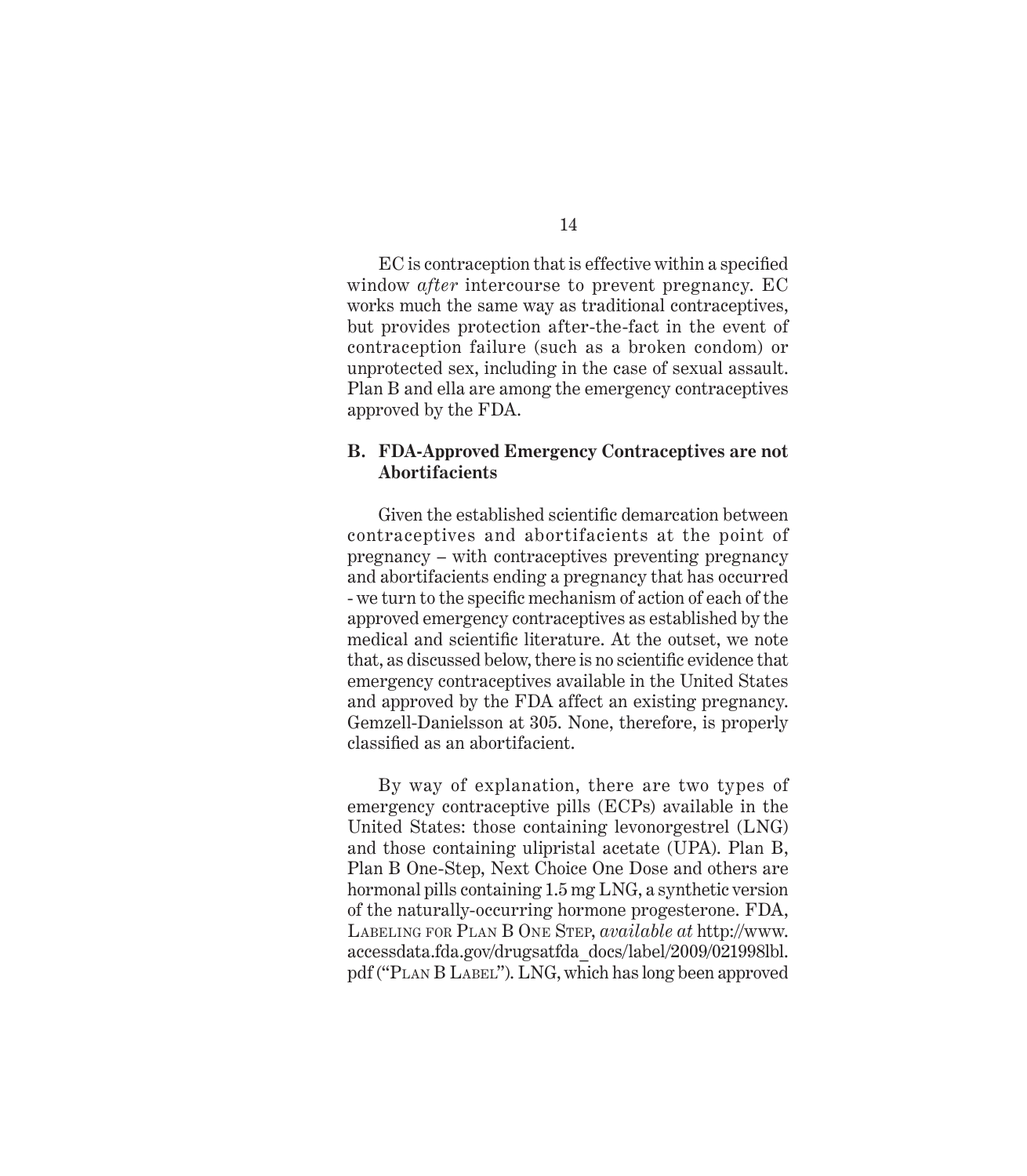at lower dosage levels for use in ordinary contraceptives, has also been approved as emergency contraception since 1999 and is presently the most commonly used form of emergency contraception. Gemzell-Danielsson at 301. Ella, which came on the market more recently in 2010, is an oral pill containing 30 mg UPA, which acts on human progesterone receptors. As established by the weight of the scientific evidence, LNG and UPA function primarily, if not exclusively, by inhibiting ovulation, thereby preventing fertilization from occurring. *See id*. at 305.4

LNG EC has been widely studied, and current evidence shows that it works by preventing or disrupting ovulation, but is not effective after ovulation has already occurred. Indeed, if LNG EC were effective in preventing the implantation of a fertilized egg, pregnancy rates among women who took it after ovulation had occurred would most certainly be lower than the research indicates. *See* Noe at 491; N. Novikova *et al*., *Effectiveness of Levonorgestrel Emergency Contraception Given Before or After Ovulation – A Pilot Study,* 75 CONTRACEPTION 112 (2007).5

<sup>4.</sup> Some studies have suggested that Plan B and/or ella increase cervical mucosal viscosity, which could impede the migration of sperm in the reproductive tract, or increase alkanization of the reproductive tract, which immobilizes sperm. These incidental effects of ECPs create an environment inhospitable to fertilization; they still do not have a postfertilization effect. See, e.g., G. Noe *et al.*, *Contraceptive Efficacy of Emergency Contraception With Levonorgestrel Given Before or After Ovulation*, 84 CONTRACEPTION 486 (2011) ("Noe").

<sup>5.</sup> Progesterone inhibits ovulation, but once fertilization has occurred, it actually supports pregnancy. A.S. Penzias, *Luteal Phase Support*, 77 FERTILITY AND STERILITY 318 (2002).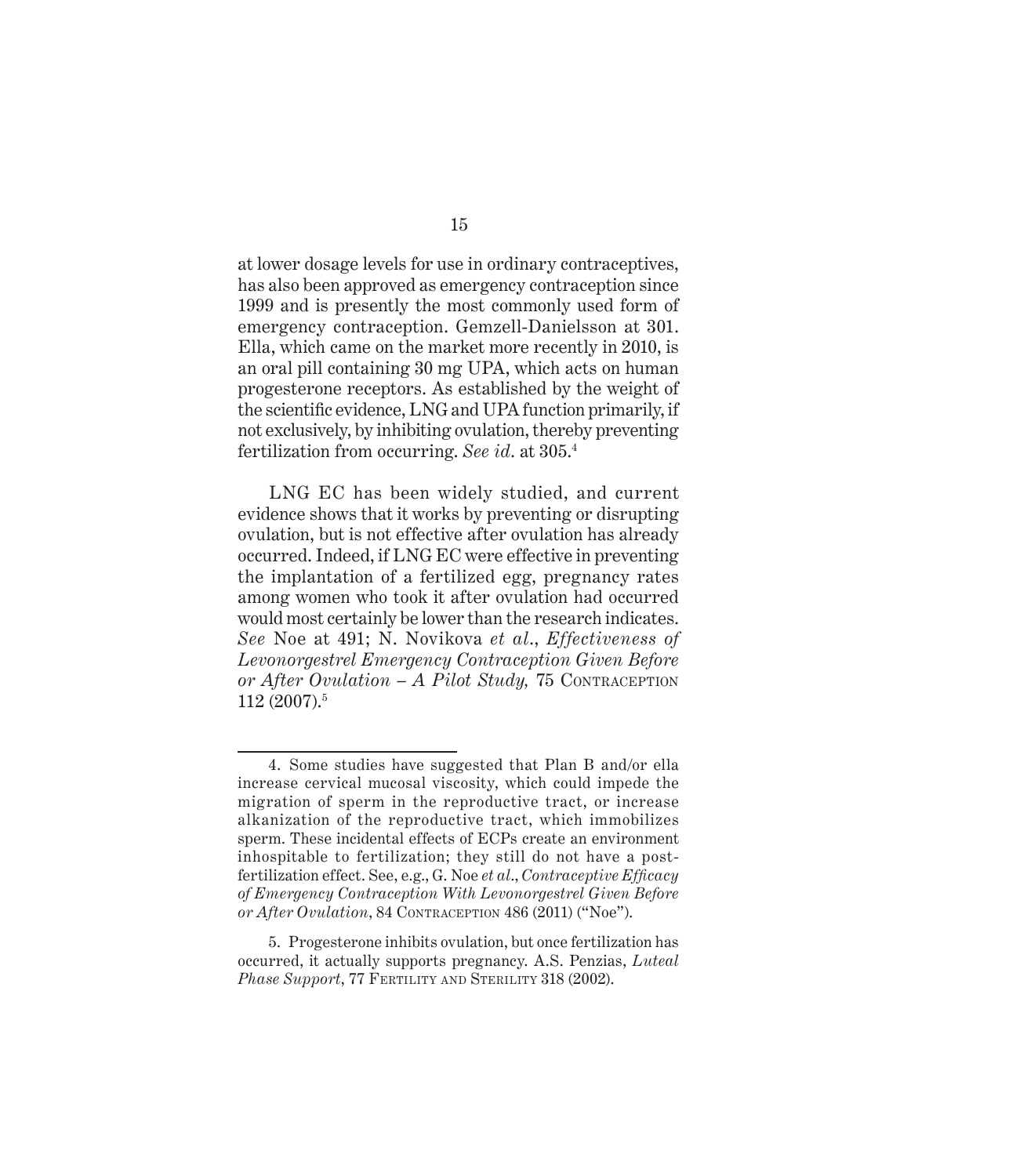16

UPA EC (ella) is highly effective in preventing ovulation because UPA EC works later in the pre-ovulatory cycle, when LNG EC is no longer effective. The fact that UPA EC works when taken later than LNG EC does not mean that UPA EC prevents implantation. Indeed, there is no evidence that UPA EC affects implantation: "EC with a single dose of 1.5 mg LNG or 30 mg UPA acts through inhibition of or postponing ovulation but does not prevent fertilization or implantation and has no adverse effect on a pregnancy." Gemzell-Danielsson at 305.

Opponents of emergency contraception frequently cite the FDA-approved product label for LNG EC products, which states that "it *may* inhibit implantation (by altering the endometrium)." PLAN B LABEL at 4 (emphasis added). The product label has not been updated since the product was originally approved in 1999 and it does not reflect the most current research. In fact, later studies have led to the conclusion that LNG does not cause changes to the endometrium (uterine lining) that would hamper implantation. M. Durand *et al.*, *On the Mechanisms of Action of Short-Term Levonorgestrel Administration in Emergency Contraception*, 64 CONTRACEPTION 227, 233 (2001) (study of LNG-exposed tissue "strongly suggest[s] the apparent preservation of endometrial structures thought to be associated with implantation capabilities."); Noe at 486-492 (concluding that LNG-EC, when used after ovulation "is completely unable to prevent pregnancy *because it has no effect on subsequent reproductive processes, including implantation of the embryo*") (emphasis added). *See also* U.S. Gov't Accountability Office, GAO-06-109, Food and Drug Administration: *Decision Process to Deny Initial Application for Overthe-Counter Marketing of the Emergency Contraceptive*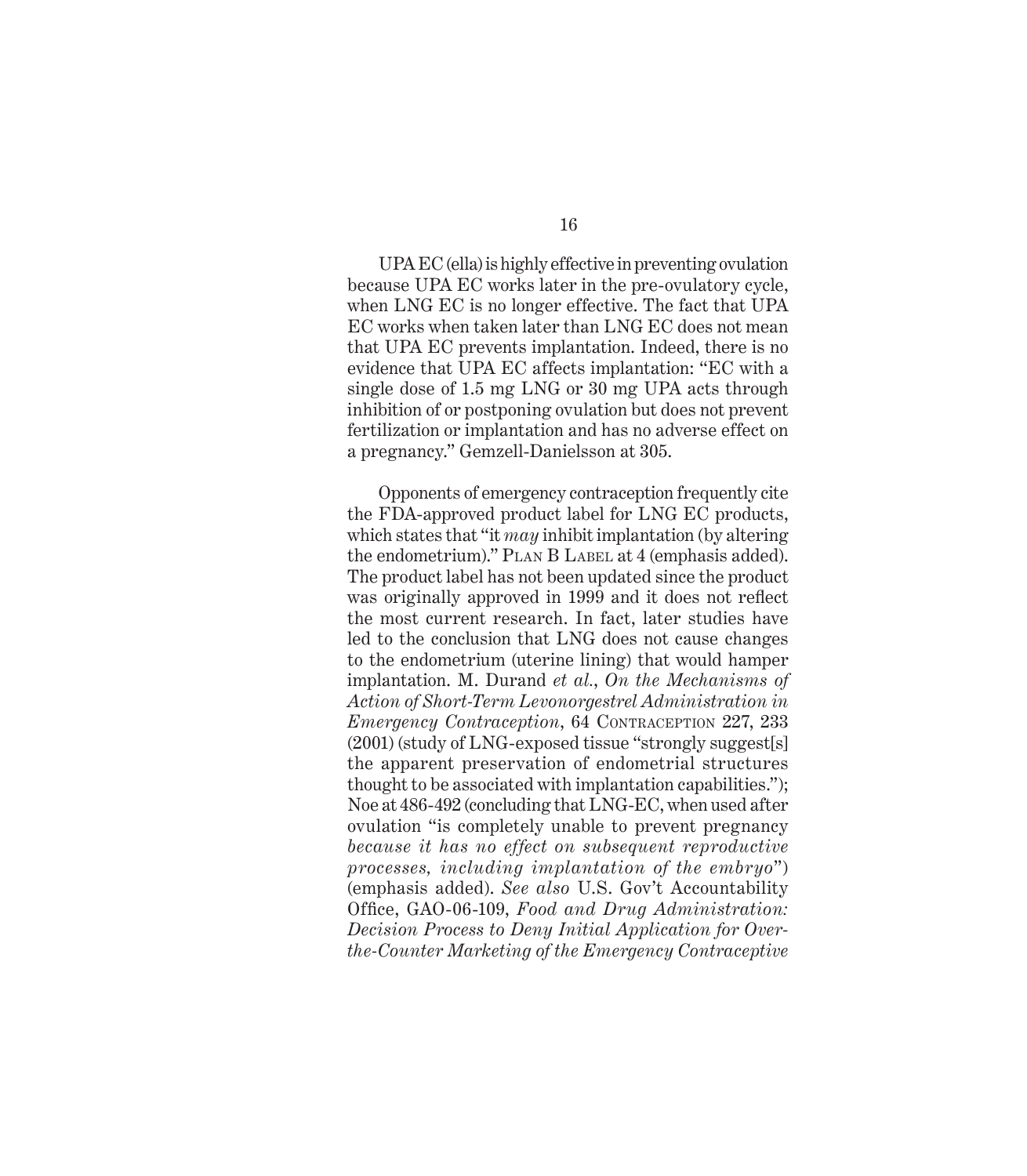*Drug Plan B Was Unusual,* at 12-13 (November 2005) ("Research has shown that levonorgestrel-only hormonal emergency contraception, such as Plan B, interferes with prefertilization events. . . . ECPs, including Plan B, do not interfere with an established pregnancy.").

There is no scientific evidence showing that either LNG or UPA ECPs are able to prevent implantation of a fertilized egg. While the chemical compound found in ella has been shown to have some effect on the endometrium when higher or repeated doses are taken,<sup>6</sup> whether, in fact, ella has an effect sufficient to prevent implantation of a fertilized egg is unknown and assertions that ella works in this way are speculative at best. As stated by *amicus* James Trussell, Ph.D., "the best evidence is that the ability of levonorgestrel and ulipristal acetate ECPs to prevent pregnancy can be fully accounted for by mechanisms that do not involve interference with post-fertilization events," such as implantation. J Trussell & E.G. Raymond, A LAST CHANCE TO PREVENT UNINTENDED PREGNANCY, at 7 (2013), *available at http://ec.princeton.edu/questions/ec-review. pdf.*; *see also* Gemzell-Danielsson at 305 ("EC with […] LNG or […] UPA […] does not prevent fertilization or implantation" of a fertilized egg).

<sup>6.</sup> P. Stratton *et al*., *A Single Mid-Follicular Dose of CDB-2914, a New Antiprogestin, Inhibits Folliculogenesis and Endometrial Differentiation in Normally Cycling Women,* 15 HUM. REPROD. 1092 (2000); P. Stratton *et al., Endometrial Effects of a Single Early Luteal Dose of the Selective Progesterone Receptor Modulator CDB-2914*, 93 FERTILITY AND STERILITY 2035 (2010).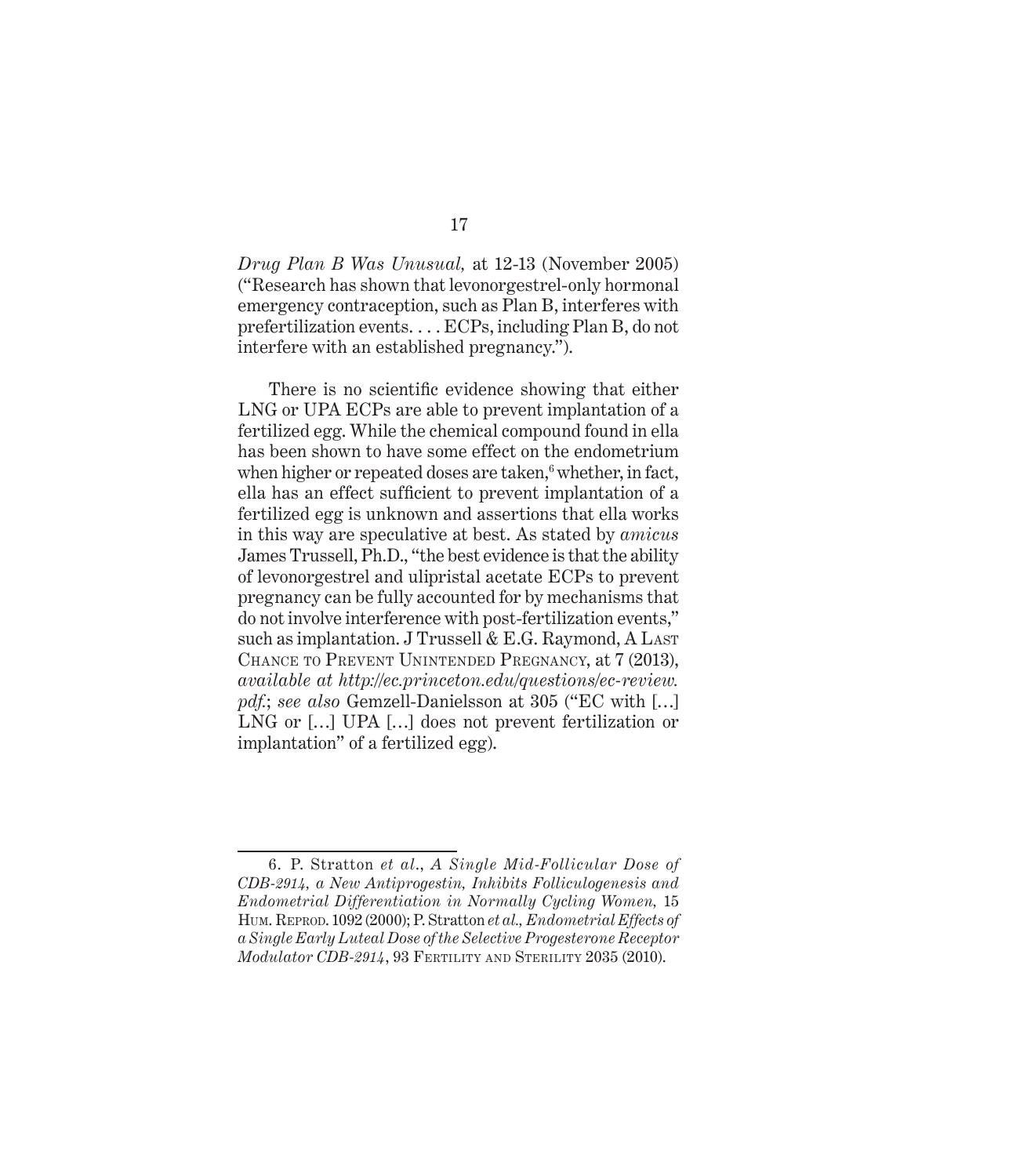In any event, even if LNG or UPA did, in fact, inhibit implantation (which the evidence does not support), such effects would necessarily be pre-pregnancy; they would not transform LNG or UPA EC into abortifacients. Critically, LNG and UPA, when given for EC, have "no adverse effect on pregnancy." Gemzell-Danielsson at 305; *Access to Emergency Contraception*, ACOG Comm. Op. 542, 120 OBSTET GYNECOL 1250 (2012). Neither, therefore, is an abortifacient.

In addition to objecting to the two ECPs based on the erroneous claim that they prevent implantation, Respondents also object to coverage of two intrauterine devices (IUDs) approved as contraceptives by the FDA. Here, again, Respondents' scientific assumptions are faulty.

The first type of IUD is a levonorgestrel-releasing intrauterine system (LNG-IUS). LNG-IUS works primarily by thickening the cervical mucus, thereby preventing sperm from reaching the egg. M.F. Natavio, *et al., Temporal Changes in Cervical Mucus After Insertion of the Levonorgestrel-Releasing Intrauterine System,* 87 CONTRACEPTION 430-31 (2013). *See also* Radha A. Lewis, *et al. Effects of the Levonorogestrel-Releasing Intrauterine System on Cervical Mucus Quality and Sperm Penetrability,* 82 CONTRACEPTION 491,495 (2010) (cervical mucus shown impenetrable by sperm in all LNG-IUS users in study, corroborating the primary contraceptive role of cervical mucus of the LNG-IUS). In addition, an LNG-IUS may also prevent ovulation, as the levonorgestrel released by the device has been shown to impair ovulation. I. Barbosa *et al*., *Ovarian function after seven years' use of a levonorgestrel IUD,* Adv Contracept. 1995;11:85-95.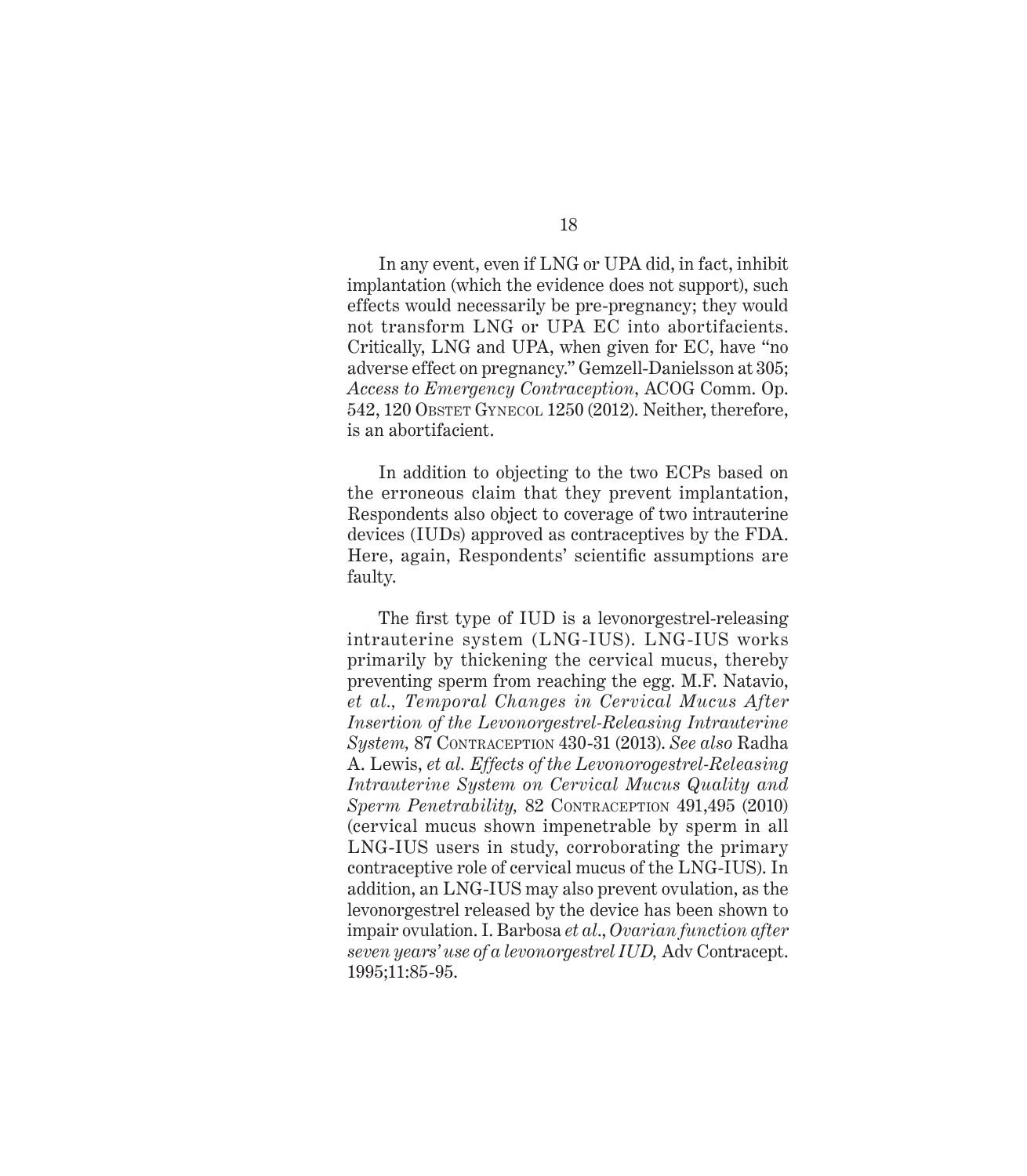The second form of contraception approved by the FDA is the copper Intrauterine Device (Cu-IUD). Copper ions released from the IUD create an environment that is toxic to sperm. Gemzell-Daniellson at 305. The Cu-IUD affects the motility and viability of sperm and impairs their fertilizing capability. *Id.* In addition to its use as ordinary contraception, the Cu-IUD has also proven effective as emergency contraception when inserted up to five days following intercourse. When used as emergency contraception, the Cu-IUD could also act to prevent implantation, due to copper's effect of altering molecules present in the endometrial lining. *Id*. However, studies show that the alteration of the endometrial lining prevents rather than disrupts implantation. *Id*. at 304. ). The Cu-IUD, just like any IUD, can produce an inflammatory response in the reproductive tract and uterus that is toxic for sperm and oocytes (eggs). M.E. Ortiz *et al,* H. *Copper-T Intrauterine Device and Levonorgestrel Intrauterine System: Biological Bases of their Mechanism of Action*. 75 Contraception 528 (2007). Critically, because neither IUD has been shown to disrupt pregnancy, they too are properly classified as contraceptives, not abortifacients. *See* FDA, BIRTH CONTROL GUIDE, *available at* http:// www.fda.gov/downloads/ForConsumers/ByAudience/ ForWomen/FreePublications/UCM282014.pdf ("BIRTH CONTROL GUIDE").

Emergency contraceptive drugs LNG and UPA should not be confused with the drug mifepristone, sold as Mifeprex in the United States and formerly known as RU-486. Opponents of contraception, including certain *amici curiae* appearing in the circuit court on behalf of Respondents, often cite to the fact that UPA and mifepristone are in the same class of drugs (antiprogestins) to suggest that ella is an abortifacient in the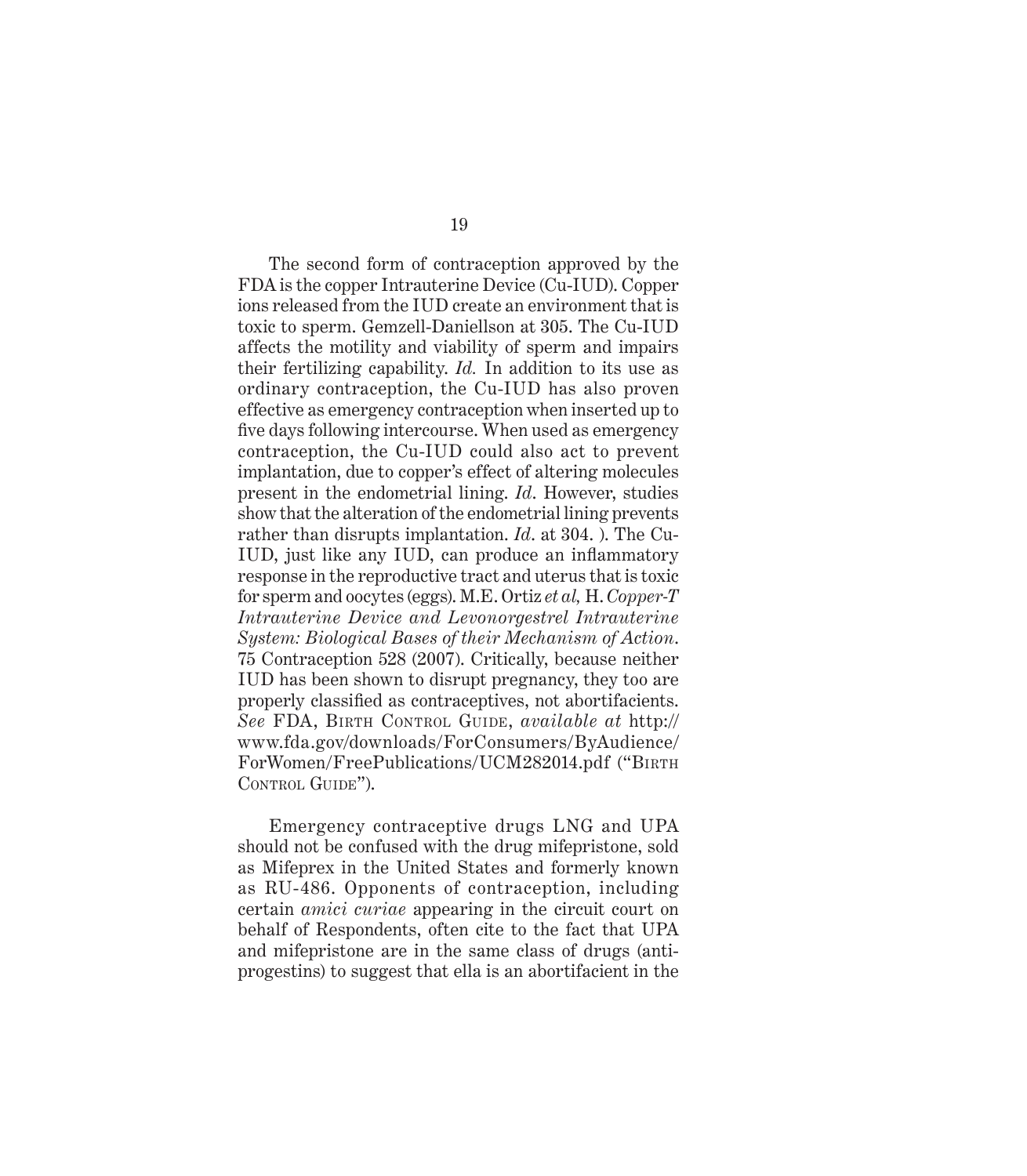same manner as mifepristone. This claim is not supported by the scientific record. Both the chemical composition and the mechanisms of action of mifepristone and UPA differ. Moreover, mifepristone as contained in Mifeprex is taken at a materially greater dose and in combination with another drug, misoprostol. At the dosage used to induce abortion (200-600 mg), mifepristone acts to change the lining of the uterus, causing any implanted embryo to dislodge. M.D. Creinin *et al*., *Medical Abortion in Early Pregnancy,* MANAGEMENT OF UNINTENDED AND ABNORMAL PREGNANCY 111, 111-135 (Maureen Paul et al., eds., Wiley-Blackwell 2009). Mifeprex, when combined with misoprostol, is effective at inducing abortion through the ninth week of gestation. *Medical Management of Abortion,* ACOG PRACTICE BULLETIN 67, 160 OBSTET GYNECOL 871, 872 (2005). Given its effect on a pregnancy, Mifeprex is clearly an abortifacient. Notably, Mifeprex is not on the list of FDA-approved contraceptives. *See* BIRTH CONTROL GUIDE.

### **C. Reduced Efficacy of ECPs Upon Delayed Use Demonstrates that ECPS are not Abortifacients**

Further evidence that emergency contraceptives are not abortifacients is their lack of effect on pregnancies and their reduced efficacy to prevent pregnancy when taken post-ovulation. Some studies demonstrate a marked decline in the efficacy rate of emergency contraceptive pills the longer the interval between intercourse and treatment. *See* G. Piaggio *et al*., *Timing of Emergency Contraception With Levonorgestrel or the Yuzpe Regimen,* 353 THE LANCET 721, 721 (1999). Moreover, when taken post-ovulation, LNG has been shown to have no effect on preventing pregnancy at all, "indicating that no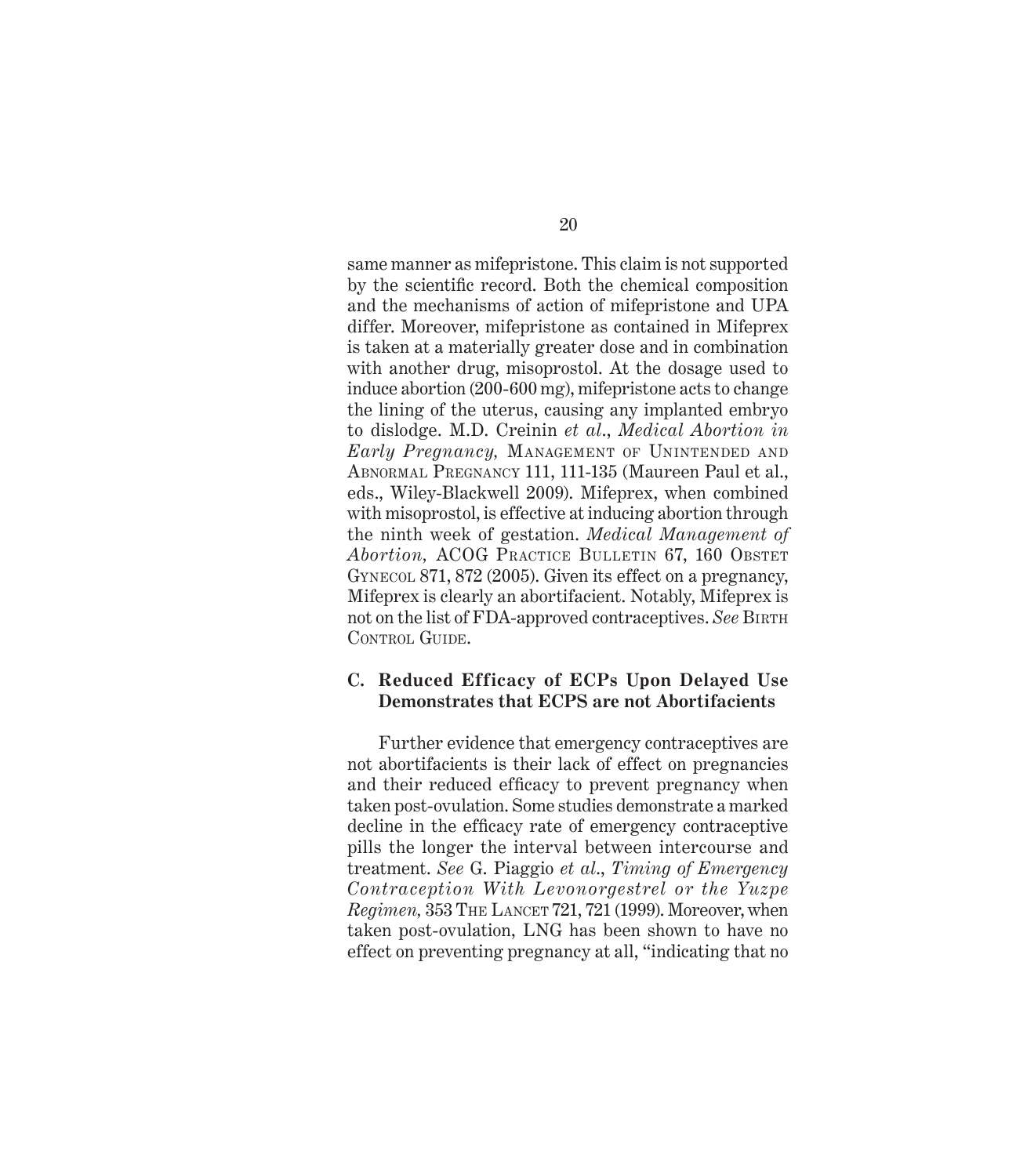reproductive process subsequent to ovulation is interfered with by LNG-EC." Noe at 491.

LNG works by blocking or delaying the luteinizing hormone (LH) surge, which triggers the ovulatory process; however, once that process has already been triggered by the LH surge, LNG cannot prevent follicular rupture and release of the egg. V. Brache *et al*., *Immediate Preovulatory Administration of 30 mg Ulipristal Acetate Signifi cantly Delays Follicular Rupture*. 25 HUM REPROD. 2256 (2010) ("Brache "). If LNG prevented implantation (or caused abortion), it would remain effective when taken post-ovulation. Noe at 491.

Ella's UPA has been shown to still be effective at delaying ovulation when taken later in the pre-ovulation period. This is because while LNG is effective at preventing ovulation only when taken *before* the LH surge, UPA EC is still effective at preventing pregnancy even when taken after the LH surge has begun, but before the LH peak. Brache; *see also* A.L. Glasier *et al., Ulipristal Acetate Versus Levonorgestrel for Emergency Contraception: A Randomised Non-Inferiority Trial and Meta-Analysis*. 375 THE LANCET 555 (2010) (in a meta-analysis, the pregnancy rate for users of UPA was 65% lower than for users of LNG within the first 24 hours after intercourse and  $42\%$  lower within the first 72 hours). Although UPA has a wider window of effectiveness than LNG, it still does not prevent release of the egg, and, therefore, is not effective, if taken after the peak of the LH surge. *See* Brache. Once again, this diminished efficacy of UPA when taken at a point too late to stop ovulation is incompatible with the assertion that ella prevents implantation or causes abortion.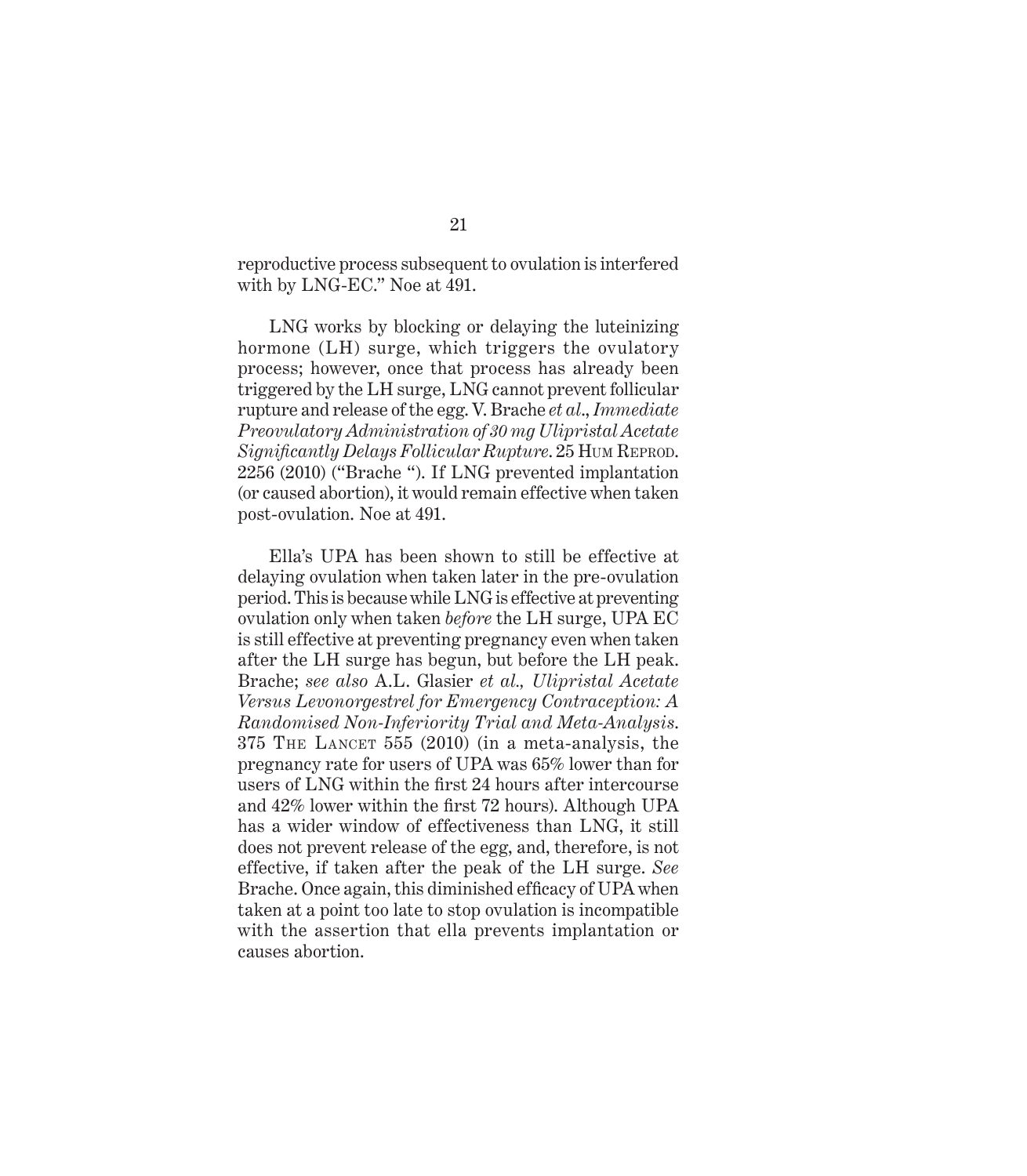## **CONCLUSION**

The medical and scientific record establishes that the emergency contraceptives approved by the FDA, as well as the approved intrauterine devices, do not interfere with pregnancy and are not abortifacients, because they are not effective after a fertilized egg has successfully implanted in the uterus. The Court should grant the petition for writ of certiorari and, in formulating any questions for review, should maintain the medical and scientific distinction between contraceptives and abortifacients.